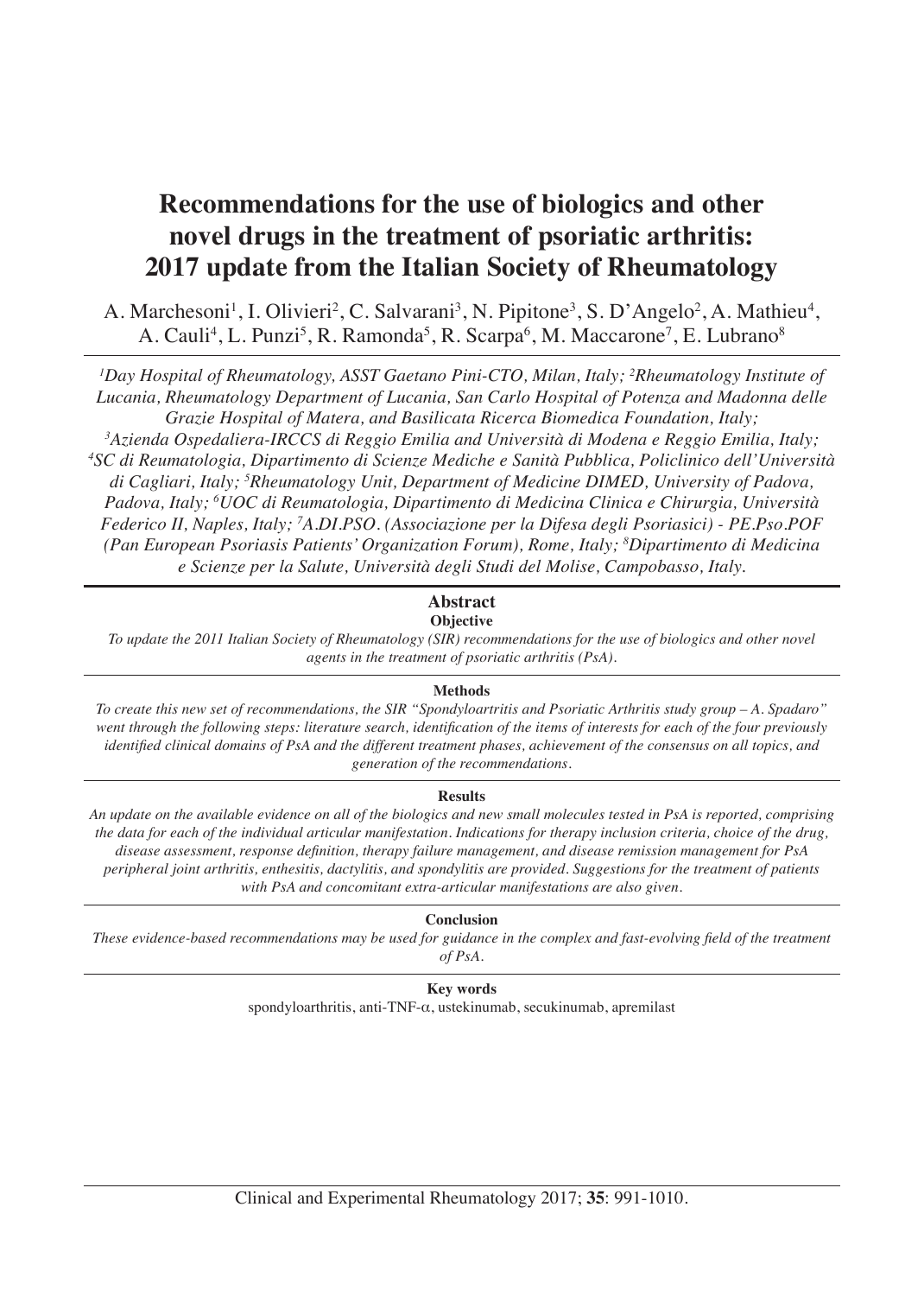*Antonio Marchesoni, MD Ignazio Olivieri, MD Carlo Salvarani, MD Nicolò Pipitone, MD, PhD Salvatore D'Angelo, MD Alessandro Mathieu, MD Alberto Cauli, MD, PhD Leonardo Punzi, MD Roberta Ramonda, MD, PhD Raffaele Scarpa, MD Mara Maccarone Ennio Lubrano, MD, PhD Please address correspondence to: Dr Antonio Marchesoni, Day Hospital of Rheumatology, ASST Gaetano Pini-CTO, Piazza Andrea Ferrari 1, 20122 Milano, Italy. E-mail: antonio.marchesoni@asst-pini-cto.it Received on May 9, 2017; accepted in revised form on August 2, 2017.*

*© Copyright Clinical and Experimental Rheumatology 2017.*

A. *Marchesoni has received honoraria and speakers fees from AbbVie, BMS, Celgene, Janssen, MSD, Novartis, Pfizer, and UCB. N. Pipitone has received honoraria as a guest speaker at UCB-sponsored meetings (Immunology Summits, Prague, 2012, 2013 & 2014, MACRO Meet the expert at the ACademy of RheumatOlogy, Bologna 13-14 April 2012, GRAPPA Workshop, Milan 29 January 2016) and Alfa-Wassermann sponsored meeting (Rhewind, Bologna, Feb. 2016), he also received royalties from Uptodate.com and serves as Principle Investigator for Italy for the gevokizumab in myositis Servier study (2014), the sirukumab in GCA GSK study (2016) and for the ToReMy AIFA (2017) study. S. D'Angelo has received honoraria from AbbVie, BMS, Celgene, Janssen, MSD, Novartis, Pfizer, and UCB to attend scientific meetings.* 

*A. Mathieu has received honoraria for consultations and/or presentations from AbbVie, Alfa Wassermann, Celgene, Janssen and Pfizer, and research grants from AbbVie, BMS, Pfizer and MSD. A. Cauli has received honoraria for consultations and/or presentations from AbbVie, BMS, Celgene, Janssen, MSD, Novartis, Pfizer, and UCB. L. Punzi has received grant/research supportand speakers honoraria from BMS, MSD and Pfizer. R. Scarpa has received consultancy honoraria and/or research grants from* 

*AbbVie, BMS, Celgene, Janssen, MSD, Novartis, Pfizer, Roche and UCB. E. Lubrano has received consultancy honoraria and speakers fees from AbbVie, Celgene, Janssen, MSD, Novartis, Pfizer, and Sanofi-Genzyme.*

*The other co-authors have declared no competing interests.*

#### **Background**

Psoriatic arthritis (PsA) is the articular component of psoriatic disease (PD), a multi-organ disorder affecting patients with psoriasis, or with a genetic predisposition to this skin condition (1). PsA phenotypical manifestations are highly heterogeneous, in terms of both articular involvement and severity of disease. Patients with PsA may have various combinations of peripheral synovitis, dactylitis, enthesitis, and spondylitis, and each of these manifestations may vary in terms of extension, inflammation intensity, therapy response, and evolution. Therefore, the treatment of PsA should be individually tailored according to articular features, other clinical manifestations of PD, comorbidities, patient's general condition, and, last but not least, the patient's opinion. The first step for a correct therapy of a PsA patient is to have a full picture of the case, followed by a reasoned and patient-shared choice among a number of therapeutic options. There are many disease-modifying antirheumatic drugs (DMARDs) for the treatment of PsA currently available in Italy, and others will be available in the next few years. The DMARDs have been recently classified into three groups according to their pharmacological structure and mechanism of action: conventional synthetic (csDMARDs), targeted synthetic (tsDMARDs), and biologic (bDMARDs) (2). Methotrexate (MTX), leflunomide (LEF), sulphasalazine (SSZ), and cyclosporine A (CsA) are the csDMARDs available for PsA therapy, apremilast (APR) is the only tsDMARD, the TNF-inhibitors (TNFis) [adalimumab (ADA), certolizumab pegol (CZP), etanercept (ETA), golimumab (GOL), and infliximab (IFX)], ustekinumab (UST), and secukinumab (SEC) are the bDMARDs. IFX and ETA are also available in Italy as biosimilars. To provide guidance for the therapy of adult PsA patients, the Italian Society of Rheumatology (SIR) published its first recommendations on how to use bDMARDs in this disorder in 2006 (3), which were then updated in 2011 (4). Hereinafter, a second update, which in addition to all of the biologics includes the only tsDMARD currently available, is presented.

#### **Methods**

In 2015, the SIR appointed the steering committee of its "Spondyloartritis and Psoriatic Arthritis study group – A. Spadaro" to update the Italian recommendations for the use of biologics in PsA. This group and other five rheumatologists with a recognised expertise in this disease, convened to agree on a strategic plan and designed the following roadmap. In order to provide a view of the current landscape as comprehensive as possible, it was decided that, in addition to the bDMARDS, also the novel non-biological drugs were to be considered. Although trials addressing the use of biosimilars in PsA have never been performed, the equivalence principle adopted by most of the regulatory agencies allows the prescription of these compounds also in this disorder, and this had to be accounted for. As both the European League against Rheumatism (EULAR) and the Group for Research and Assessment of Psoriasis and Psoriatic Arthritis (GRAPPA) had just published the update of their recommendations for the treatment of PsA  $(5, 6)$ , and the respective literature reviews (7-12), a further comprehensive systematic literature review (SRL) was considered unnecessary. Instead, to pick up relevant studies not included in the mentioned reviews, a search of the literature on the topic of the therapy of PsA limited to the 2014–2016 period was scheduled. This research had to be performed through PubMed for the published manuscripts and manually for the abstract presented at the 2015 and 2016 EULAR and American College of Rheumatology (ACR) meetings. Whenever possible, the recommenda-

tions were to be based on evidence. We used the well-known level of evidence developed by the US Agency for Health Care Policy and Research (AHCPR, now the US Agency for Health Research and Quality, AHRQ) (Table I) (13).

The participants decided to subdivide the task force into four small subgroups, each in charge of only one of the main articular manifestations of PsA: peripheral synovitis, enthesitis, dactylitis, and spondylitis. The steps to make the recommendations were the following: evaluation of the previously published SLRs,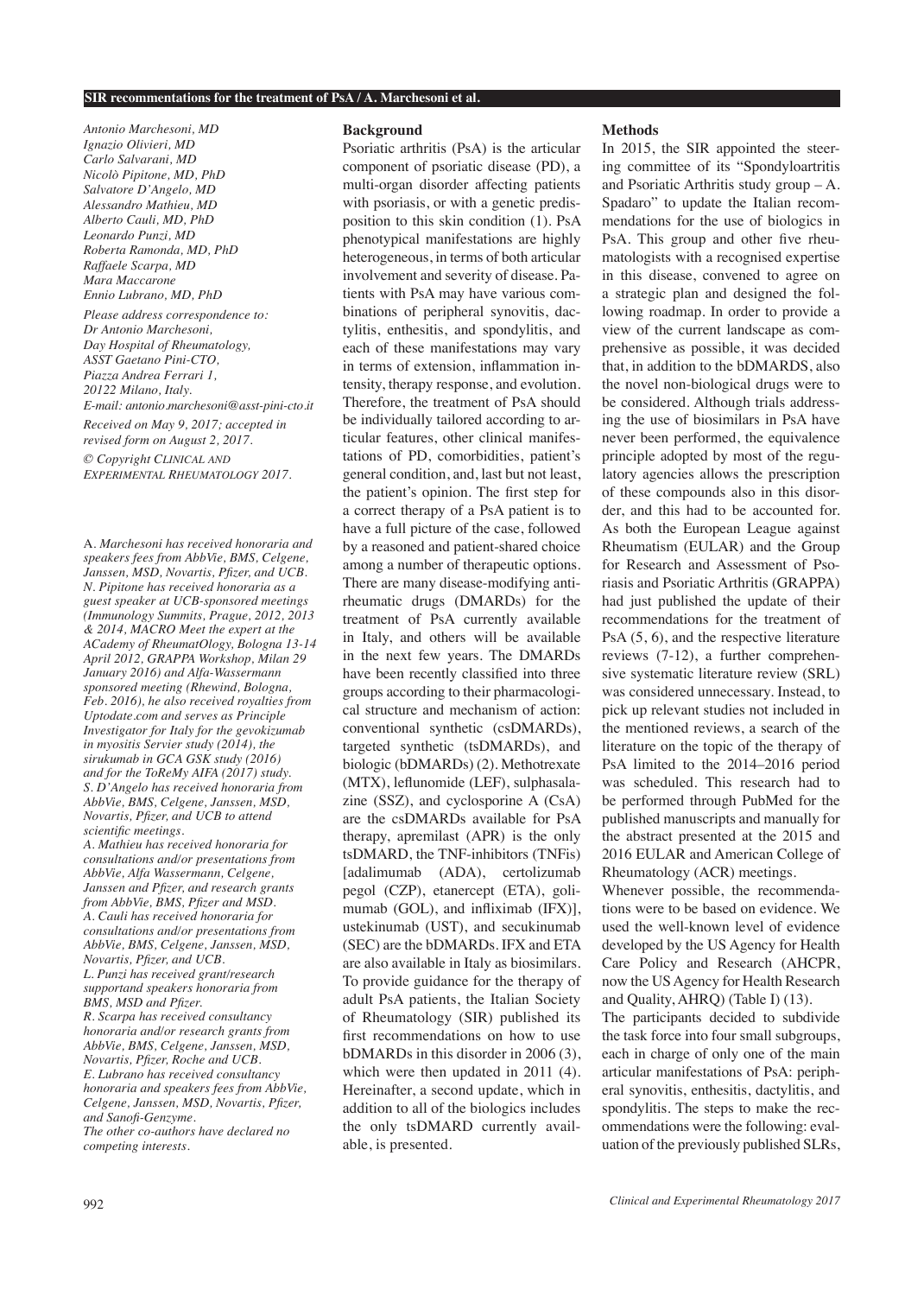literature research for the period not encompassed by these reviews, indication of when to start any specific bDMARD or the tsDMARD and definition of the minimal response criteria, management of the failures to bDMARDs or the ts-DMARD (considering lack of efficacy and toxicity independently), and management of disease remission. Given the heterogeneity of PD, it was also decided to provide the most relevant information on the effect of the various drugs in the main extra-articular manifestations in a separate section.

The recommendations generated by the four panels of experts had to be approved by the entire task force. In a modified nominal group technique, all group members were to be engaged in round-robin feedback sessions until achieving a full consensus. Finally, as the importance of the patient's point of view in the treatment decisions is widely recognised, it was decided to involve a patient representative.

#### **Drugs for the therapy of PsA**

#### *TNF-inhibitors*

Five originator compounds are currently licensed in Italy for the treatment of active PsA resistant to csDMARDs. ETA (Enbrel®), a dimeric fusion protein consisting of the extracellular portion of the human p75 TNF- receptor linked to the Fc portion of a human IgG1, is administered subcutaneously at a dose of 25 mg twice weekly or of 50 mg once a week. IFX (Remicade®), a chimerical human-murine monoclonal anti-TNF IgG1 antibody, is administered intravenously, usually at a dose of 5 mg/kg every 8 weeks. ADA (Humira®), a fully humanised monoclonal anti-TNF- $\alpha$  antibody, is administered subcutaneously at a dose of 40 mg every other week. GOL (Simponi®), is a human monoclonal anti-TNF-α antibody given monthly as a 50 mg subcutaneous injection. CZP (Cimzia®) is a pegylated monoclonal anti-TNF-α antibody that is administered subcutaneously at a dose of 400 mg initially and at week 2 and 4, followed by 200 mg every other week. A list of the most relevant randomised controlled trials (RCTs) on these drugs published up to December 2016 is shown in Table II.

Table I. Grading of evidence as recommended by US Agency for Health Research and Quality (AHRQ).

| Source of evidence                                                                                              | Level of<br>evidence | Strength of<br>recommendation |
|-----------------------------------------------------------------------------------------------------------------|----------------------|-------------------------------|
| Meta-analysis of randomised controlled trials                                                                   | Ia                   | A or less                     |
| At least one randomised controlled trial                                                                        | Ib                   | A or less                     |
| At least one well-designed controlled study without randomisation                                               | Пa                   | B or less                     |
| At least one other type of well-designed quasi-experimental study                                               | <b>IIb</b>           | B or less                     |
| Well-designed non-experimental studies, such as comparative studies,<br>correlational studies, and case studies | Ш                    | B or less                     |
| Expert committee reports or opinions and/or clinical experiences<br>of respected authorities                    | IV                   | C                             |

All of the TNFis, with the exception of GOL and CZP, are licensed in Italy also for the treatment of psoriasis. The efficacy data of these five TNFis on the various manifestations of PsA are reported in the specific sections.

Currently, in addition to these originators, there are two IFX biosimilars (Remsina® and Inflectra®) and one ETA biosimilar (Benepali®) that can be used in Italy to treat PsA on the basis of the equivalence principle. However, no RCT has ever studied the effects of these TNFi biosimilars in PsA.

#### *IL-23 inhibitors*

UST (Stelara®), a fully humanised IgG 1κ monoclonal antibody that binds the common p40 subunit shared by IL-12 and IL-23, is the only IL-23 inhibitor available in Italy for the therapy of active resistant PsA. This drug is given subcutaneously at a dose of 45 mg initially at time 0 and after four weeks, and then every 12 weeks. In patients weighing 100 kg or more the recommended dose is 90 mg. The RCTs showing the effects of UST in PsA are reported in Table III. Its efficacy data on the various manifestations of PsA are reported in the specific sections. UST is also authorised in Italy for the treatment of psoriasis.

Guselkumab and tildrakizumab are two monoclonal antibodies targeting the p19 subunit of IL-23 that have shown to be highly effective in the treatment of psoriasis (39). No studies of these agents in PsA have been published so far.

#### *IL-17 inhibitors*

SEC (Cosentyx®) is a fully humanised monoclonal antibody targeting IL-17A that has been recently licensed in Italy for the therapy of recalcitrant PsA. It is administered at a loading dose of 150 mg subcutaneously every week for five times, followed by a maintenance dose of 150 mg every four weeks. In patient failure to TNFi the recommended dose of SEC is 300 mg, with the same schedule. The most relevant RCTs examining the effects of SEC in PsA are listed in Table III. Its efficacy data on the various manifestations of PsA are reported in the specific sections. SEC is also authorised in Italy for the treatment of psoriasis.

Brodalumab, a human monoclonal antibody against interleukin-17 receptor A, has proved effective in controlling PsA manifestations in a phase II RCT (43). At present, however, the commercialisation process of this medication has been questioned because of unexpected adverse events (suicidal ideations), thus its future is uncertain.

Ixekizumab (IXE) is a recombinant humanised monoclonal antibody directed against IL-17A whose efficacy has already been proven by phase III RCTs both in psoriasis (39) and PsA (44). In the PsA trial (called SPIRIT-P1) patients naïve to biologics were randomised to receive subcutaneously IXE at 80 mg every two  $(n=103)$  or every four weeks (n=107), ADA at standard dose (n=101), and placebo (n=106). ACR20 response at week 24 was achieved by 62.1, 57.9, 57.4, 30.2% of the patients treated with IXE every two weeks, IXE every four weeks, ADA, and placebo, respectively (statistically significant differences *vs.* placebo). IXE at both dose regimens and ADA were also significantly more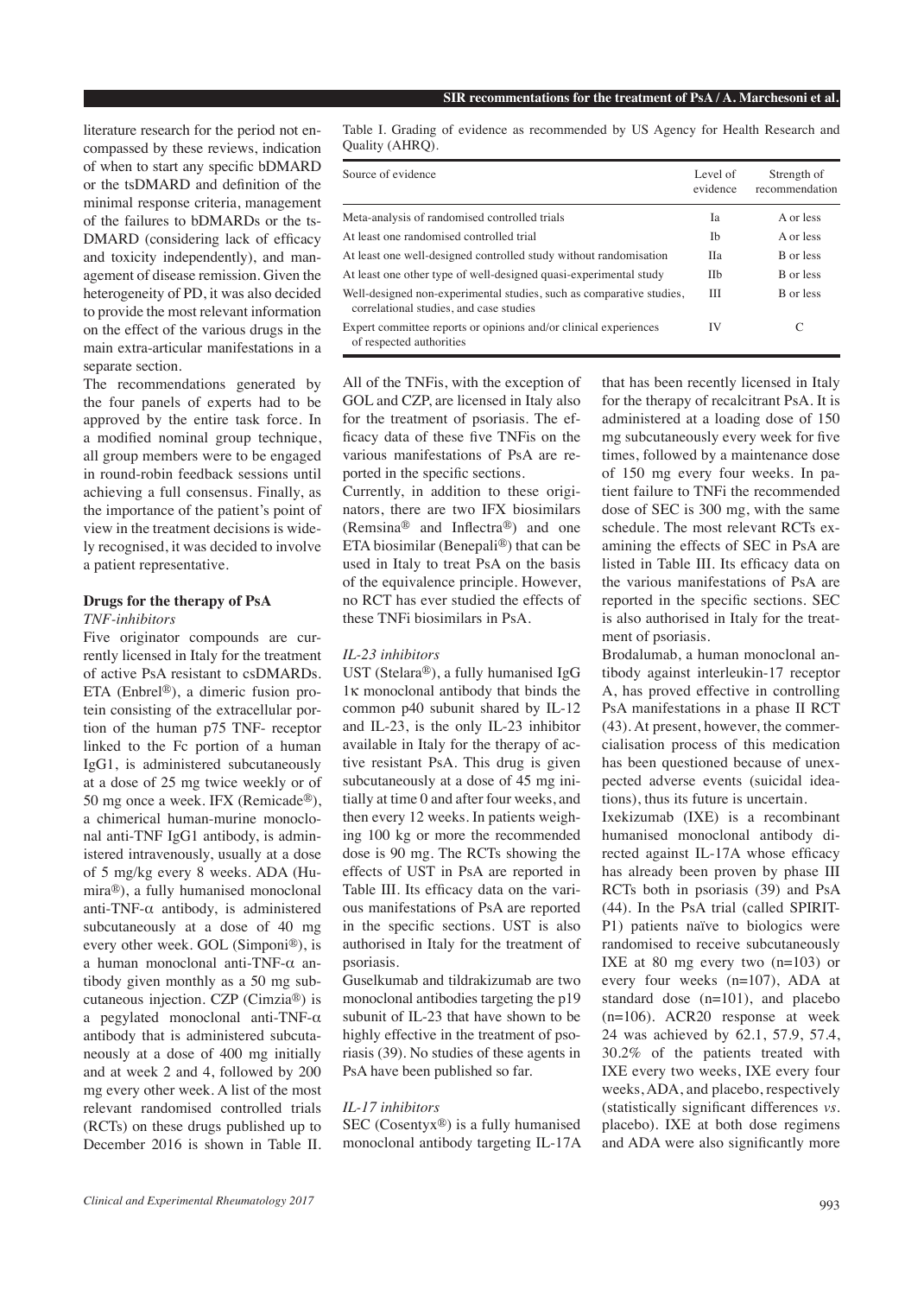| Drug: trial acronym (ref.) | Compared drugs                                                           | Type of patients (number)                 | Primary end points (time)                            |
|----------------------------|--------------------------------------------------------------------------|-------------------------------------------|------------------------------------------------------|
| Etanercept:                |                                                                          |                                           |                                                      |
| na (14)                    | ETA 25 mg x 2 week vs. PLO                                               | NSAID or DMARD failure (60)               | PsARC (12w), radiographic score<br>change $(12m)$    |
| na(15, 16)                 | ETA 25 mg x 2 week vs. PLO                                               | NSAID or DMARD failure (205)              | ACR20 (24), radiographic score<br>change $(12m)$     |
| PRESTA (17)                | ETA 50 mg x week vs. ETA<br>25 mg x 2 week                               | NSAID or DMARD failure (752)              | Physician's global assessment of<br>psoriasis        |
| Infliximab:                |                                                                          |                                           |                                                      |
| <b>IMPACT</b> (18-20)      | IFX 5 mg/kg at week 0, 2, 6<br>and then every 8 weeks vs. PLO            | DMARD failure (104)                       | ACR20 (16w), radiographic score<br>change $(50w)$    |
| IMPACT2 (21-23)            | IFX 5 mg/kg at week $0, 2, 6$<br>and then every 8 weeks vs. PLO          | DMARD failure (200)                       | ACR20 (16w), radiographic score<br>change $(24-54w)$ |
| RESPOND (24)               | IFX 5 mg/kg (after loading dose<br>+MTX 15 mg/week vs. MTX<br>15 mg/week | NSAID or DMARD failure<br>MTX naïve (105) | ACR20 (16w)                                          |
| Adalimumab                 |                                                                          |                                           |                                                      |
| ADEPT (25, 26)             | ADA 40 mg every 2 weeks vs. PLO NSAID or MTX failure (113)               |                                           | $ACR20$ (12w), radiographic score<br>change $(24w)$  |
| na(27)                     | ADA 40 mg every 2 weeks vs. PLO DMARD failure (100)                      |                                           | ACR <sub>20</sub>                                    |
| Golimumab                  |                                                                          |                                           |                                                      |
| <b>GO REVEAL (28-31)</b>   | GOL 100 mg every 4 weeks vs.<br>GOL 50 mg every 4 weeks vs. PLO          | NSAID or DMARD failure (415)              | $ACR20$ (14w), radiographic score<br>change $(24w)$  |
| Certolizumab               |                                                                          |                                           |                                                      |
| RAPID-PSA (32, 33)         | CZP 400 mg every 4 weeks vs.<br>CZP 200 mg every 2 weeks vs. PLO         | DMARD or TNFi failure (409)               | ACR20 (12w), radiographic score<br>change $(24w)$    |

#### **Table II.** Main RCTs of the TNFis in psoriatic arthritis.

ETA: etanercept; IFX: infliximab; ADA: adalimumab; GOL: golimumab; CZP: certolizumab pegol; PLO: placebo; NSAIDs: non-steroidal anti-inflammatory drugs; DMARD: disease-modifying anti-rheumatic drug; ACR20: American College of Rheumatology 20%.

efficacious than placebo in improving dactylitis, enthesitis, and patient reported outcomes, and in reducing rate of radiographic progression. In this trial, the safety profile of IXE was similar to that reported in the psoriasis trial, with a small number of cases of oral candidiasis and neutropenia. An RCT of IXE in PsA patient with insufficient response to TNFis is ongoing.

#### *Small molecule drugs*

Small molecules are synthetic oral drugs that act at level of intracellular signalling and, as a results, modulate the release of a large number of cytokines. APR (Otezla®), a drug that specifically targets phosphodiesterase 4 (PDE4), has been recently approved in Italy for the therapy of PsA. Its recommended dose is 30 mg twice a day orally. A number of RCTs that examined this drug have been published (Table III). Its efficacy data on the various manifestations of PsA are reported in the specific sections.

Tofacinitib (TOF) is an inhibitor of the Janus-kinases (JAKs) with a strong effect on JAK-1 and JAK-3 and a weak one on JAK-2. It has been approved for the therapy of rheumatoid arthritis (RA) by the Food and Drug Administration, but in Europe its license for RA is still pending, due to safety concerns. In psoriasis TOF has proven to be very effective (54). With regard to PsA, the data of a phase III RCT recently reported at the 2016 ACR meeting (55) have shown an ACR20 response at three months of 50.5% and 60.6% for TOF 5 mg BID and 10 mg BID, respectively (significantly higher than placebo and similar to a comparison group of ADA-treated patients). In TOF-treated patients, a significant (*vs.* placebo) improvement was also seen in dactylitis at the dose of 10 mg BID and the 12-month radiographic progression was lower in these patients than in the placebo-treated patients (but the difference was not significant). In this study, no relevant new safety signal was recorded.

*Other biological agents tested in PsA* Abatacept (ABA) is a selective T-cell co-stimulation modulator that can be used for the treatment of RA. The efficacy and safety of this drug in PsA has been assessed by phase II RCT (56). One-hundred and seventy patients with active PsA resistant to csDMARD or TNFis were randomised (1:1:1:1) to receive placebo or ABA at doses of 3 mg/kg, 10 mg/kg, or 30/10 mg/kg (2 initial doses of 30 mg/kg, followed by 10 mg/kg) on days 1, 15, and 29 and then once every 28 days. Proportions of patients achieving an ACR20 response were 19%, 33%, 48%, and 42% in the placebo, the ABA 3 mg/kg, the ABA 10 mg/kg, and the ABA 30/10 mg/kg groups, respectively. ABA induced an ACR20 response regardless of prior use of TNFis, but at 10 mg/kg the proportion of patients attaining an ACR20 response was higher in patients that had previously not been exposed to anti-TNF- $\alpha$  agents compared to those who had been exposed (56% *vs.* 31%). The safety profiles were similar among the treatment arms and comparable to those reported in studies of ABA in RA. A phase III RCTs on ABA in PsA has just been completed and its results presented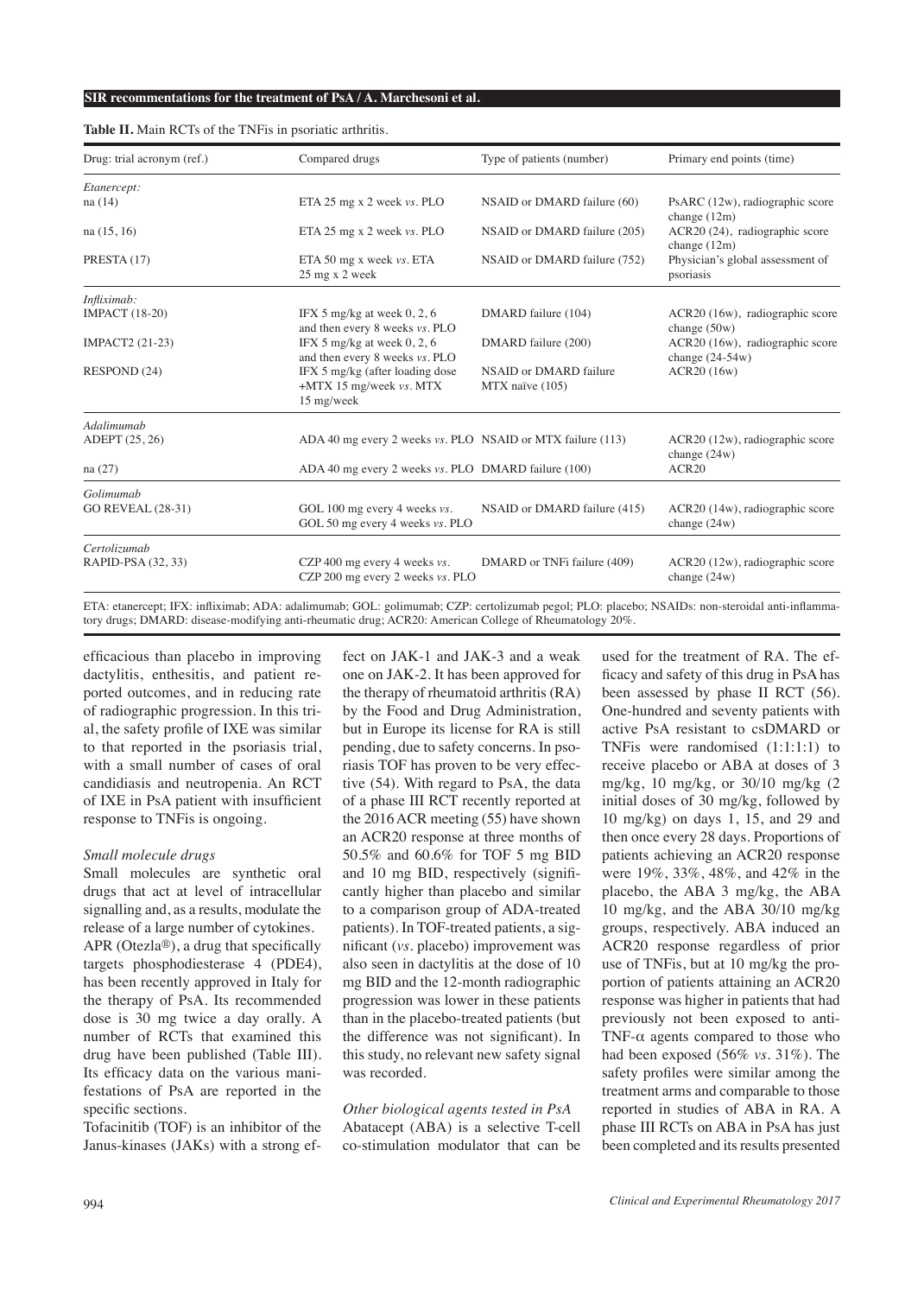| Drug: trial acronym (ref.) | Compared drugs                      | Type of patients (number)                   | Primary end points (time) |  |
|----------------------------|-------------------------------------|---------------------------------------------|---------------------------|--|
| <i>Ustekinumab</i>         |                                     |                                             |                           |  |
| na (34)                    | UST $63$ mg vs. UST $90$ mg vs. PLO | NSAID or DMARD or TNFi failure              | ACR20(12w)                |  |
| <b>PSUMMIT1 (35-37)</b>    | UST 45 mg vs. UST 90 mg vs. PLO     | NSAID or DMARD failure (615)                | ACR20(24w)                |  |
| PSUMMIT2 (37, 38)          | UST 45 mg vs. UST 90 mg vs. PLO     | NSAID or DMARD TNFi failure (312)           | ACR20(24w)                |  |
| Secukinumab                |                                     |                                             |                           |  |
| <b>FUTURE1 (40, 41)</b>    | SEC 150 mg vs. SEC 75 mg vs. PLO    | NSAID or DMARD or TNFi failure (606)        | ACR20(24w)                |  |
| FUTURE2 (42)               | SEC 300 mg vs. SEC 150 mg vs. PLO   | NSAID or DMARD or TNFi failure (312)        | ACR20(24w)                |  |
| Apremilast                 |                                     |                                             |                           |  |
| PALACE1 (45-48)            | APR 30 mg $vs.$ APR 20 mg $vs.$ PBO | DMARD or TNFi $\left($ < 10%) failure (504) | ACR20(16w)                |  |
| PALACE2 (49)               | APR 30 mg vs. APR 20 mg vs. PBO     | DMARD or TNFi failure (484)                 | ACR20(16w)                |  |
| PALACE3 (50)               | APR 30 mg vs. APR 20 mg vs. PBO     | DMARD or TNFi failure (505)                 | ACR20(16w)                |  |
| PALACE4 (51-53)            | APR 30 mg vs. APR 20 mg vs. PBO     | DMARD naïve (527)                           | ACR20(16w)                |  |

**Table III**. Main RCTs of ustekinumab, secukinumab, and apremilast in psoriatic arthritis.

UST: ustekinumab; SEC: secukinumab; APR: apremilast; NSAIDs: non-steroidal anti-inflammatory drugs; DMARD: disease-modifying anti-rheumatic drug; ACR20: American College of Rheumatology 20%.

in the 2016 ACR meeting (57). At week 24, ACR20 response was achieved in 39.4% of the patients treated with subcutaneous ABA 125 mg weekly and in 22.3% of the placebo-treated patients (*p*<0.001). ABA was also superior to placebo on radiographic progression and its safety profile was similar to placebo. Altogether these data suggest that ABA will be an effective and safe therapeutic option for patients with PsA.

Rituximab (RTX) is an anti-CD20 antibody widely used for the treatment of RA. In a small exploratory study on nine PsA patients, an ACR20 response was attained in 33% of the patients (58). As RTX might have some efficacy in PsA, the conduction of a formal RCT may be warranted.

Tocilizumab, an anti IL-6R monoclonal antibody, has been assessed in only a few patients with active PsA with contradictory results (59-61). As it might be effective in some patients, further investigation may be warranted.

Clazakizumab (CLA) is a monoclonal antibody with high affinity and specificity for IL-6. The efficacy and safety of this drug in PsA has been assessed by a phase II RCT (62). A total of 165 patients were randomised (1:1:1:1) to receive subcutaneous placebo or CLA 25 mg, 100 mg, or 200 mg every four weeks, with or without MTX. At week 16, the ACR20 response rate was significantly higher *versus* placebo only with CLA 100 mg (52.4% *vs.* 29.3%; *p*=0.039). For the other doses the ACR20 response was higher in the

CLA-treated patients than in placebotreated patients, but the difference was not significant. CLA significantly improved also enthesitis and dactylitis, with minimal improvements in skin disease. The drug was well tolerated. Despite the lack of a dose response, the results of this study seem to suggest that CLA is effective in PsA. Further studies are needed.

## **Safety profile of the bDMARDs and the tsDMARD registered in Italy for the treatment of PsA** *TNFis*

The safety data derived from the RCTs of ADA, ETA, GOL, and IFX have already been reported in the 2011 SIR recommendations on the use of biologics in PsA (4). No new safety signals for these four TNFis have emerged from the open-label extensions of their RCTs and from observational cohorts of registries. CZP, the last marketed originator TNFi, has shown a safety profile similar to that of the other TNFis (32). The well-known contraindications to TNFi therapy apply to all of them, as well as the established pre-treatment screening procedures (4). A malignancy occurrence over the previous five years is considered as one of these contraindications, and the summary of product characteristics (SPC) of all of the TNFis warn against using the drug in these cases. However, many experts in biologic therapy argue that, after more than 15 years of TNFi use, there is enough evidence to think that these drugs are safe in patients with a previous cancer. For PsA, robust data on this issue are still lacking, but it is worth mentioning that in patients with psoriasis treated with TNFis the risk of malignancy and of progression of previous malignancy is not significantly higher than in non-treated patients (63). In our opinion, in patients with severe active PsA not responsive to other therapies, the beneficial effects of TNFi therapy are likely to outweigh the risk of malignancy. Accordingly, in selected cases of PsA patients with a previous malignancy, TNFis might be used (strength of recommendation: C). Decision shared with the patient, permission of the oncologist, and oncologic follow-up are the mandatory requisites for this therapeutic approach.

### *Ustekimumab*

In the two main RCTs of UST, rate and severity of adverse events (AEs) were similar in the study therapy groups and in the placebo groups (35, 38). During two years of follow-up, the rate of AEs remained consistent with that previously recorded in the UST arms; severe infections were very uncommon, no cases of active TB or demyelinating diseases were reported, and the number of malignancy and major cardiac events (MACEs) was very low, (64). In an international registry with a huge number of patients with psoriasis (PSOLAR: Psoriasis Longitudinal Assessment and Registry), the rate of serious infections and malignancies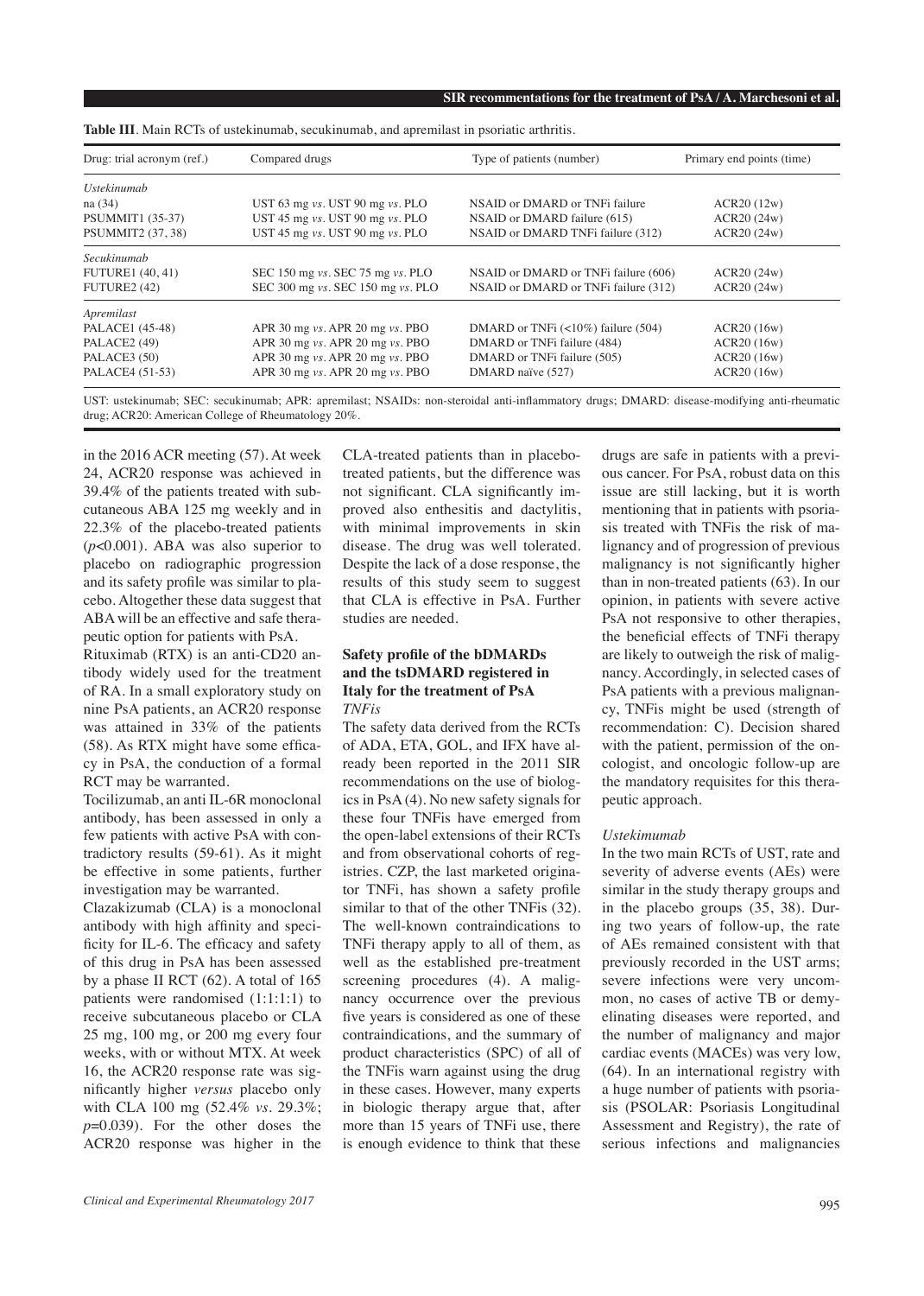was lower in the UST-treated patients than in the patients treated with ADA, IFX, ETA, and MTX (65). In a metaanalysis performed in psoriatic patients, UST was the only bDMARDs that did not show increased risk of AEs compared with placebo (66). No particular safety or tolerability issues have emerged from all these studies. Previous malignancy is not an absolute contraindication to the use of UST in PsA, but the SPCs of this drug warn against the possible association between cancer and immunosuppressive therapy. In our opinion, on the basis of the PSO-LAR data, patients with previous malignancy may be treated with UST with appropriate caution (strength of recommendation C)

## *Secukinumab*

In the FUTURE 1 and 2 trials, the rate of AEs and serious AEs in the SECtreated patients was comparable with that of the placebo-treated patients (40, 42). Upper respiratory tract infections and nasopharyngitis were the most common AEs (72 and 49 per 100-patient years, respectively). No cases of TB and demyelinating diseases were reported. Overall, in the these two RCTs, there were 17 cases of neutropenia across the entire treatment period, all mild and often transient. Due to its mechanism of actions, some concerns have been raised on the development of mucosal mycosis during SEC therapy. In FUTURE 1 and 2, three and two patients treated with SEC (0.7%) developed Candida infections, respectively, compared with no patient in the placebo groups. De novo Crohn's disease occurrence, another postulated AE of SEC therapy, was seen in only one patient treated with this drug. Among SEC-treated patients, incidences of MACEs and malignancy were low and no suicidal ideation was reported. In a meta-analysis of 10 phase II and phase III RCTs on psoriasis, the safety of SEC (3,430 patients) was compared with that of ETA (563 patients) over a 52-week period (67). The exposureadjusted incidence rates of AEs were comparable across treatments. Non-serious skin/mucosal Candida infections were more frequent in the SEC-treated

patients than in the ETA treated patients, especially with the 300 mg dose. Overall, the available data suggest that safety and tolerability of SEC is at least comparable with that of TNFis, probably with less concerns for TB and demyelinating conditions. Attention should be paid to skin/mucosal Candida infections. Although the initial concern about possible exacerbations of underlying Crohn's disease has not been confirmed by more robust data (68), it is not advisable to use this drug in patients with PsA and concomitant Crohn's disease. As for previous malignancy, there is insufficient experience to provide an indication on this issue.

#### *Apremilast*

The safety profile of APR emerging from the four RCTs (48-53) of the Psoriatic Arthritis Long-term Assessment of Clinical Efficacy (PALACE) program has been the subject of a metaanalysis, which showed that the number of serious AEs in the APR groups was comparable with that of the placebo groups (69). Mild nausea and diarrhea were the AEs more frequently associated with APR. These side effects were seldom responsible for drug discontinuation (<2%) and they usually resolved after a few weeks without dose modifications. Headache was also recorded in a minority of APR-treated patients. An intriguing effects associated with APR use was weight loss. Patients treated with this drug lost a mean of about two kilos and about 17% of them experienced a reduction in body weight greater than 5%. This effect was not related to nausea or diarrhoea. Safety data pooled from PALACE 1, 2, and 3 are available through week 156 (70). No increase of AEs was observed during this follow-up period. In addition, no new case of TB was recorded, the rate of malignancy, MACEs, and serious infections was very low, and virtually no patients had serological abnormalities. For this reason, no serological test is required before and during APR therapy. All these data suggest a favourable safety and tolerability profile for APR. As for previous malignancy, there are insufficient data to provide an indication on this issue.

## **General inclusion criteria for treatment with bDMARDs or the tsDMARD**

To be eligible for treatment with b-DMARDs or the tsDMARD, patients should have active or aggressive PsA diagnosed by a rheumatologist with expertise in this disease. CASPAR classification criteria (71) should be used in addition to clinical judgement. Psoriasis should preferably be diagnosed by a dermatologist. The predominant articular feature should guide the choice of the therapy, but all of the articular and extra-articular manifestations presented by the patient should be taken into account. The importance of a comprehensive approach to the patient with PsA has emerged as a key factor also by a recent survey performed in a group of Italian rheumatologists (72). The definitions of active and aggressive disease and the treatment recommendations for each of the articular domain of PsA have been reported in the specific sections.

Therapy with TNFis is contraindicated in the following conditions: sepsis or high risk of developing sepsis, active infections, including TB, hepatitis B virus (HBV), human immunodeficiency virus, latent TB not adequately treated, heart failure class III or IV according to the New York Heart Association, and demyelinating disorders. Malignancies over the last five years are still considered a contraindication to the use of TNFis. However, as discussed in the safety section, exceptions to this rule might be possible. Heart failure class III or IV and demyelinating disorders are not reported contraindications to the use of UST, SEC, and APR. For the latter of these drugs, also latent TB and HBV infection are not a contraindication to its use. In contrast, in patients with sepsis or high risk of developing sepsis and active infections also UST, SEC, and APR cannot be used.

According to all this, the well-known screening procedures should be applied for all of the bDMARDs but not for APR. For any pregnancy-related issue we recommend to follow the indications of the SPCs of each drug. It is worth mentioning, however, that the British Society for Rheumatology has indicated that, in contrast to the other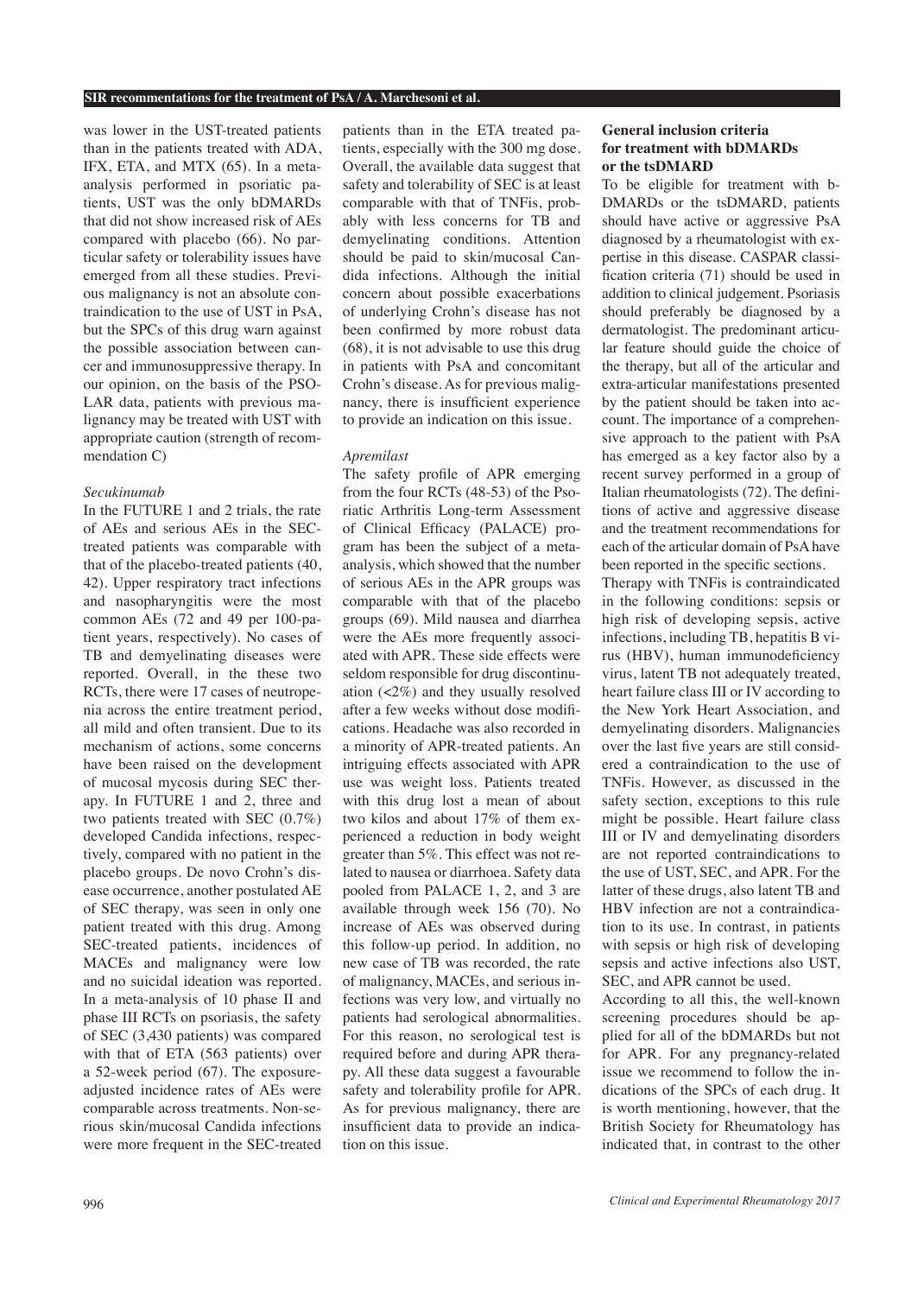|                            | Peripheral joint arthritis                                                                                                                                                                                                        | Enthesitis                                                                                                                                                                                                                       | Dactylitis                                                                                                                                                                                                                       | Spondylitis                                                                                                                                                                                                 |
|----------------------------|-----------------------------------------------------------------------------------------------------------------------------------------------------------------------------------------------------------------------------------|----------------------------------------------------------------------------------------------------------------------------------------------------------------------------------------------------------------------------------|----------------------------------------------------------------------------------------------------------------------------------------------------------------------------------------------------------------------------------|-------------------------------------------------------------------------------------------------------------------------------------------------------------------------------------------------------------|
| Inclusion criteria         | $1. \geq 1$ inflamed joint<br>2. no response to NSAIDs,<br>local steroid injections,<br>csDMARDs<br>3. favourable expert's opinion<br>based on subjective and<br>objective measurements                                           | $1.$ > inflamed enthesis<br>2. no response to NSAIDs or<br>local steroid injections<br>3. favourable expert's opinion<br>based on patient-centred<br>evaluation                                                                  | $1 \geq$ acute dactylitis<br>2. no response to NSAIDs or<br>local steroid injections<br>3. favourable expert's opinion<br>based on patient-centred<br>evaluation and on presence<br>of joint damage                              | 1. active spondyilitis<br>$(BASDAL \ge 4)$<br>2. no response to 2 NSAIDs<br>(for 4 weeks)<br>3. favourable expert's opinion<br>based on subjective and<br>objective measurements                            |
| Choice of the drug         | TNFis, SEC, UST, APR.<br>Decision based on multiple<br>factors.<br>No APR if erosive disease                                                                                                                                      | TNFis, SEC, UST, APR.<br>Decision based on multiple<br>factors                                                                                                                                                                   | TNFis, SEC, UST, APR.<br>Decision based on multiple<br>factors                                                                                                                                                                   | TNFis, SEC.<br>UST if others contraindicated.<br>Decision based on multiple<br>factors                                                                                                                      |
| Definition of<br>response  | 1. DAPSA score $\leq 4$ ; if not<br>feasible ACR50 or MDA<br>or $DAPSA < 14$<br>2. favourable expert's opinion                                                                                                                    | 1. absence of enthesitis: if not<br>feasible, pain-VAS $\leq$ 15, or<br>$PGA-VAS \leq 20$ or $HAQ-DI$<br>$\leq$ 0.5, or MDA criteria.<br>2. favourable expert's opinion                                                          | 1. absence of dactylitis; if not<br>feasible, pain-VAS $\leq$ 15, or<br>$PGA-VAS \leq 20$ or $HAQ-DI$<br>$\leq$ 0.5, or MDA criteria.<br>2. favourable expert's opinion                                                          | 1. remission (by clinical<br>judgement) or $\geq 50\%$ or $\geq 2$ -<br>point BASDAI improvement<br>2. favourable expert's opinion                                                                          |
| Therapy failure            | A. TNFi primary lack of<br>efficacy: swap or switch<br>B. TNFi secondary loss of<br>efficacy: switch.<br>C. TNFi adverse event: swap if<br>class effect, otherwise switch<br>D. bDMARDs other than TNFis<br>and APR failure: swap | A. TNFi primary lack of<br>efficacy: swap or switch<br>B. TNFi secondary loss of<br>efficacy: switch<br>C. TNFi adverse event: swap if<br>class effect, otherwise switch<br>D. bDMARDs other than TNFis<br>and APR failure: swap | A. TNFi primary lack of<br>efficacy: swap or switch<br>B. TNFi secondary loss of<br>efficacy: switch<br>C. TNFi adverse event: swap if<br>class effect, otherwise switch<br>D. bDMARDs other than TNFis<br>and APR failure: swap | A. TNFi primary lack of<br>efficacy: swap or switch.<br>B. TNFi secondary loss of<br>efficacy: switch<br>C. TNFi adverse event: swap if<br>class effect, otherwise switch<br>D. SEC failure: swap to a TNFi |
| Management of<br>remission | Remission >6 months:<br>TNFi dose reduction of 1/3<br>and then after 3 months of<br>$1/2$ the initial dose.                                                                                                                       | Remission >6 months: dose<br>reduction of 1/2 the initial dose.<br>Withdrawal possible after $\geq$ 3<br>months of dose reduction                                                                                                | Remission >6 months: dose<br>reduction of 1/2 the initial dose.<br>Withdrawal possible after $\geq$ 3<br>months of dose reduction                                                                                                | Remission >6 months:<br>cautious dose redutction                                                                                                                                                            |

Table IV. Summary of the SIR recommendations on the use of bDMARDs and tsDMARDs in psoriatic arthritis.

bDMARDS: biologic disease-modifying anti-rheumatic drugs; tsDMARDs: targeted synthetic disease-modifying anti-rheumatic drugs; csDMARDs: conventional syinthetic disease-modifying anti-rheumatic drugs; NSAIDs: non-steriodal anti-inflammatory drugs; BASDAI: Bath Ankylosing Spondylitis Activity Index; TNFis: TNF inhibitors; SEC: secukunumab; UST: ustekinumab; APR: apremilast; DAPSA: disease activity psoriatic arthritis; ACR50: American College of Rheumatology 50%; MDA: minimal disease activity; VAS: visual analogue scale; PGA: patient global assessment; HAQ: Health Assessment Questionnaire.

TNFis, CZP might be compatible with all the three trimesters of pregnancy (73). Recent experimental data seem to confirm this suggestion (74).

Finally, prior to start a therapy in patients with PsA, we strongly recommend to share all decisions with the patient, who should be comprehensively informed on any relevant aspect related to the therapy.

A summary of the recommendations for each articular domain of PsA is presented in Table IV.

# **Peripheral joint arthritis**

## *TNFis*

TNFis have all unequivocally shown clinical efficacy on peripheral synovitis in PsA, both in naïve and csDMARD failure patients (level of evidence Ia) (7, 8, 75). They have also demonstrated to be better than placebo (level of evidence Ia) and MTX (level of evidence Ib) on

radiographic progression (76, 77). The efficacy and safety data of ADA, ETA, IFX, and GOL in the treatment of psoriatic peripheral synovitis have already been described (4). A brief summary of these data and of data from more recent studies is reported.

The pivotal trial on ADA (Adalimumab Effectiveness in Psoriatic Arthritis Trial [ADEPT]) (25) showed that, at week 24, 57%, 39% and 15% of the ADAtreated patients achieved respectively ACR20, ACR50 and ACR70 responses, compared with 15%, 6% and 1% of the placebo-treated patients. ADA was also more effective than placebo in inhibiting radiographic progression. In the openlabel extension of this study, at week 104 the effects on clinical response and radiographic progression were retained in most patients (26). An open-label study confirmed the effectiveness of ADA in patients with active PsA who

were refractory, or intolerant, to at least two csDMARDs, one of which had to be MTX (78).

In its pivotal RCT, at week 12, ETA demonstrated an ACR20 response of 59% compared with 15% in the placebo group (15) and these results were maintained at week 24. In addition, at month 12, the radiographic progression was significantly inhibited by ETA and this result was sustained after two years (16). The efficacy of ETA has been confirmed by the Psoriasis Randomised Etanercept STudy in Subjects with Psoriatic Arthritis (PRESTA) where 50 mg twice a week of this drug was compared with 50 mg weekly, with psoriasis improvement as primary endpoint (17). The higher dose led to a faster reduction in the skin involvement but no difference was noted in the arthritis amelioration.

Two RCTs (IMPACT [Infliximab Multinational Psoriatic Arthritis Controlled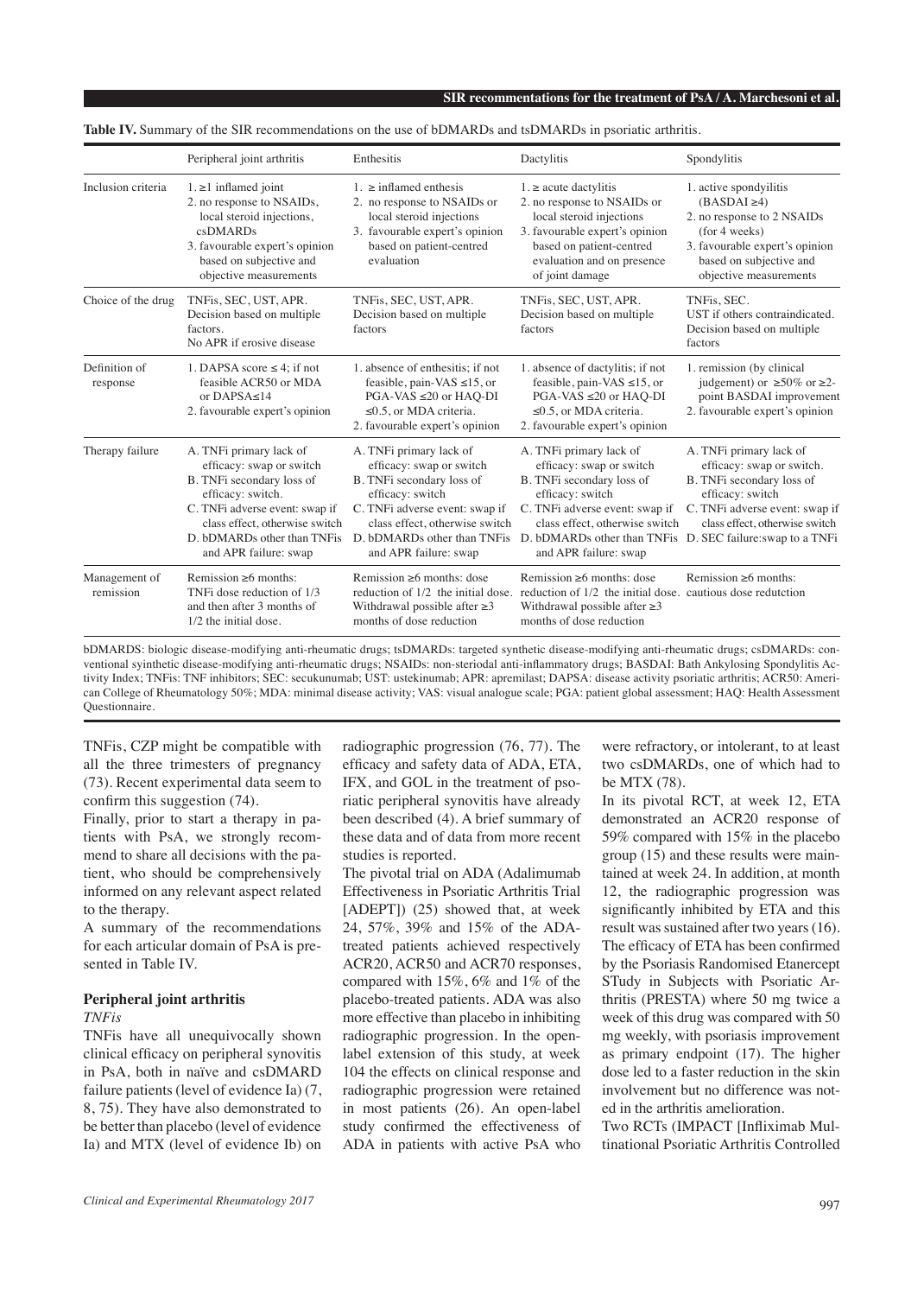Trial] and IMPACT2) have established efficacy and safety of IFX in PsA (18, 21). In the IMPACT study, at week 12, the ACR20, 50, and 70 responses were 65%, 46%, and 29%, respectively, in the IFX group, and 10%, 0%, and 0% in the placebo group. Radiographic progression was significantly lower in the IFX-treated patients. The efficacy was maintained through the twoyear extension of the study. IMPACT2 yielded similar results.

A RCT (GO-REVEAL) demonstrated the clinical efficacy and safety of GOL in patients with active PsA (28). In this study, at week 14, 51% of patients receiving GOL 50 mg every four weeks and 45% of patients receiving GOL 100 mg achieved an ACR20 response, compared with 9% of the placebo-treated patients. GOL was also superior to placebo in controlling radiographic progression. These results were all retained after two and five years (30, 31).

CZP is a TNFi recently commercialized in Italy for the treatment of active PsA. Its efficacy and safety has formally been assessed in a RCT (RAPID-PsA) (32). Unlike the RCTs of the other TNFis, in the RAPID-PsA up to 40% of patients could be TNFi failure for reasons other than lack of efficacy. The enrolled patients were randomised 1:1:1 to placebo, 200 mg CZP every 2 weeks (Q2W) or 400 mg CZP every 4 weeks (Q4W) for a time period of 24 weeks. The primary endpoints of the study were ACR20 response at week 12 and modified Total Sharp Score change from baseline at week 24. ACR20 response was significantly greater in CZP 200 mg Q2W and 400 mg Q4W-treated patients than in placebo-treated patients (58% and 52% *vs.* 24%) at week 12. Similarly, ACR50 responses were observed in 44% and 40% of patients treated with CZP Q2W and Q4W, respectively, *versus* 13% of those receiving placebo, while ACR70 responses were recorded in 26% and 24% of patients in the CZP Q2W and Q4W arms *versus* 4% in the placebo arm. All differences in ACR responses were significant. There was also a statistically significant improvement in physical function from baseline, measured by HAQ-DI in CZP patients compared with placebo patients (-0.50

*vs.* -0.19). Higher ACR response with CZP was independent of prior TNFi exposure. Likewise, concomitant csD-MARD use did not affect response to CZP. After correction of an unbalanced imputation method, the radiographic progression resulted significantly lower in the CZP than in the placebo patients (33). In the 96-week extension of the RAPID-PsA, ACR responses were maintained, regardless of prior TNFi exposure. Placebo patients switching to CZP experienced rapid clinical improvements, which was maintained to week 96. No progression of structural damage was observed over the 96-week period. Overall these data indicate that CZP efficacy in psoriatic peripheral synovitis is comparable with that of other TNFis.

## *IL-23i*

The efficacy of UST in abating signs of peripheral joint inflammation in PsA has been first proven by a relatively small RCT (34) and then confirmed by two robust studies (35, 38) (level of evidence Ib).

In the PSUMMIT 1 trial, adult patients with active PsA resistant to NSAIDs or csMARDs were randomly assigned (1:1:1) to 45 mg UST, 90 mg UST, or placebo at week 0, week 4, and every 12 weeks thereafter. At week 24, 42% of patients treated with UST 45 mg, 50% of those treated with UST 90 mg, and 23% of the placebo patients achieved an ACR20 response. Similarly, ACR50 was obtained in 25%, 28% and 9% of patients, respectively, and ACR70 was achieved in 12%, 14%, and 2% of patients, respectively. All of these differences between UST and placebo were statistically significant. Clinical responses were maintained through week 52. In the PSUMMIT 2 trial, patients with active PsA despite previous therapy with NSAIDs or csDMARDs or TNFis (at least half of them) were randomised to UST 45 mg or 90 mg or placebo at week 0, week 4, and then every 12 weeks. At week 24, the ACR 20 responses were 44%, 44%, and 20% in the 45 mg, 90 mg UST-treated patients and in the placebo-treated patients, respectively. The more stringent ACR50 response occurred in 17% (UST 45

mg), 23% (UST 90 mg), and 7% (placebo) of the treated patients. All of these differences between UST and placebo were statistically significant. Numerical but not significant differences were observed for ACR70 response. These results were sustained through week 52. Interestingly, a sub-analysis showed that ACR20 responses to UST were more pronounced in TNFi-naive patients (54%) than in TNFi-experienced patients (36%). The effect of UST on radiographic progression was studied by pooling the populations of PSUMMIT 1 and PSUMMIT 2 trials (38). USTtreated patients demonstrated significantly less radiographic progression at week 24 than placebo recipients. From week 24 to week 52, inhibition of radiographic progression was maintained for UST-treated patients, and progression was substantially reduced among initial placebo recipients who started UST at week 16 or week 24. These data indicate that UST (regardless of the dose) can inhibit radiographic progression of peripheral joint damage in active PsA (level of evidence Ib).

# *IL-17i*

After a phase II proof-of-concept RCT (79), the efficacy of SEC in improving peripheral psoriatic synovitis and reducing radiographic progression has been established by two phase III RTCs (40-42) (level of evidence Ib). The FUTURE 1 trial enrolled patients with active PsA despite previous treatment with NSAIDs or csDMARDs or TNFis (less than 30%). Patients were randomised in a 1:1:1 ratio to receive either an intravenous dose of SEC of 10 mg/kg at baseline and weeks 2 and 4, followed by subcutaneous SEC at a dose of either 150 mg or 75 mg every 4 weeks, or placebo. At week 24, the ACR20 response was significantly higher among patients receiving SEC at either the 150 mg (50%) dose or the 75 mg dose (50%) than among those receiving placebo (17%). ACR50 and ACR70 response was obtained in 31% (SEC75), 35% (SEC150), 7% (placebo) of patients, and in 17% (SEC75), 19% (SEC150), 2% (placebo) of patients, respectively. All of these differences were statistically significant. In this study ra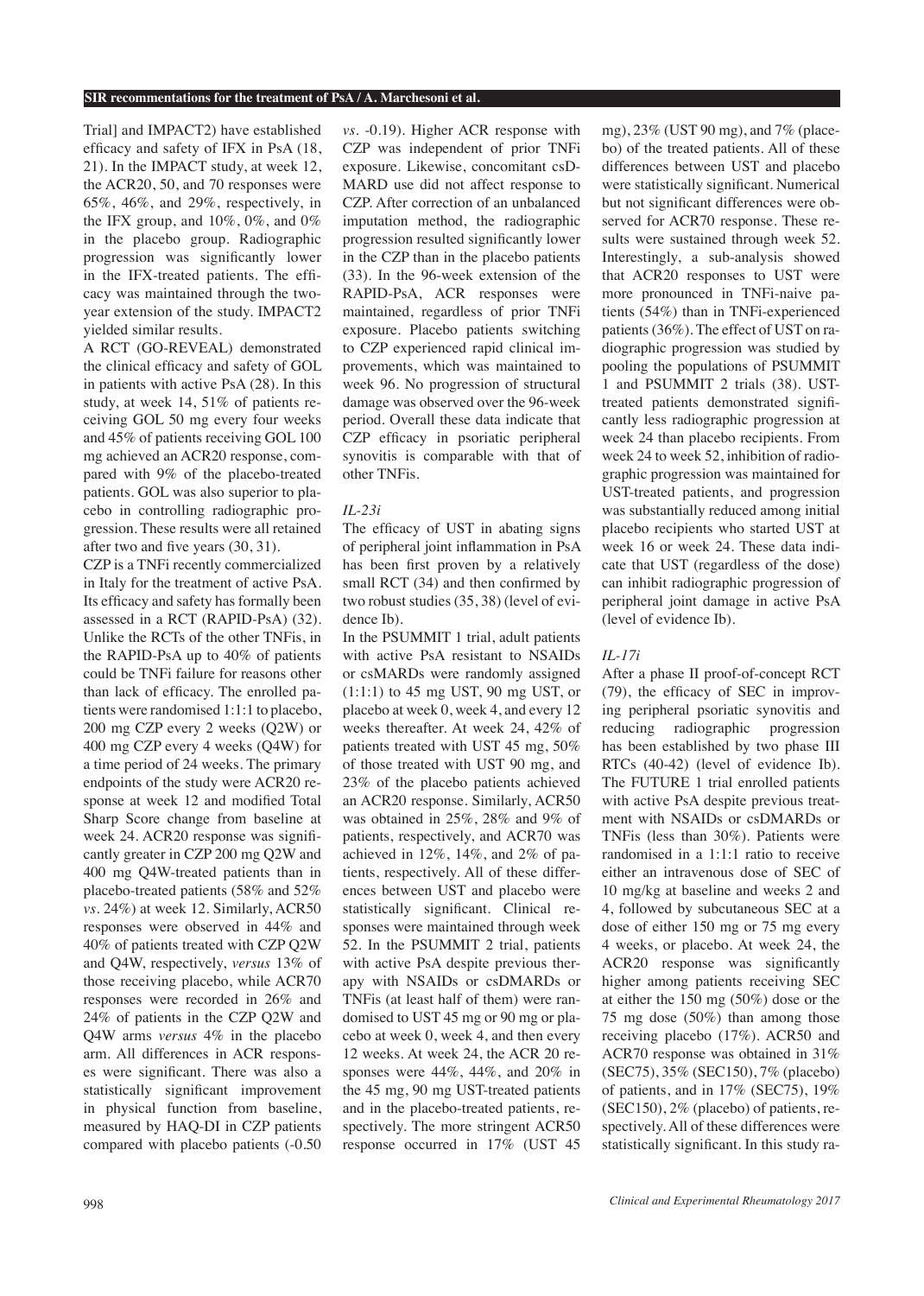diographic progression was significantly lower in SEC-treated patients over 52 weeks of treatment. In the FUTURE 2 trial patients with PsA resistant to NSAIDs or csDMARDs or TNFis were randomised in a 1:1:1:1 ratio to receive subcutaneous SEC 300 mg, 150 mg, 75 mg or placebo once a week from baseline to week 4 and then every 4 weeks. At week 24, in the SEC-treated patients the ACR20 responses were 54% (300 mg), 51% (150 mg), and 29% (75 mg), while in the placebo patients it was 15%; ACR50 responses were 35%, 35%, 18%, and 7%, respectively. All these differences were statistically significant. The ACR70 response, which was considered an exploratory endpoint, was reached in 20%, 21%, 7% of patients treated with SEC 300, 150, 75 mg, respectively, and 1% of patients treated with placebo. In this study, a sub-analysis on the patients failure to TNFis showed that the ORs for SEC to achieve an ACR20 response as opposed to placebo was statistically significant for the 300 mg dose only. The clinical efficacy of SEC 300 mg and 150 mg was maintained through week 52.

#### *PDE4i*

APR is the only oral small molecule licensed in Italy for the treatment of PsA. A first phase II RCT (80) and several subsequent RCTs have demonstrated that this drug is superior to placebo in reducing peripheral joint inflammation in PsA (45-54) (level of evidence Ib). In the PALACE 1 trial, PsA patients with active disease despite prior therapy with csDMARDs or TNFis (≤10% of the enrolled patients) were randomised 1:1:1 to APR 30 mg twice a day or APR 20 mg twice a day or placebo, stratified by baseline DMARD use (yes/no). At week 16, the ACR20 responses were 31% for APR 20 mg, 40% for APR 30 mg, and 19% for placebo. ACR50 and ACR70 responses, evaluated at week 24, were, respectively, 15% and 5% in the APR 20 mg group,  $20\%$ -and  $11\%$  in APR 30 mg group, and 4% and 1% in the placebo group. All these differences were statistically significant. Biologicnaïve patients generally experienced higher absolute ACR20 response rates compared with biologic-experienced

patients. The open-label extension of this study showed a maintained efficacy over 104 weeks. These results were confirmed by the PALACE 2 and PALACE 3, two trials with the same design as PALACE 1. In the former study, the 16-week ACR20 response was achieved by 37%, 32%, and 19% of the patients treated with APR 20 mg, APR 30 mg, and placebo, respectively. In the latter trial this level of response was attained by 28% (APR20 mg), 40% (APR 30 mg), and 18% (placebo) of patients. This improvement was sustained through week 52. No data on inhibition of radiographic progression are currently available for APR.

#### *Inclusion criteria*

Therapy with bDMARDs or the ts-DMARD should be considered in patients with PsA predominantly characterised by peripheral arthritis if:

- 1. They have at least one inflamed joint. A joint is considered inflamed if it is tender, painful, and swollen (excluding "bony" swelling only, which may be due to structural damage in the absence of active synovitis).
- 2. They have not responded to NSAID therapy and to at least one of the cs-DMARDs used in PsA (in order of preference: MTX, SSZ, LEF, and CsA), administered alone or in combination for at least three months (at full therapeutic or tolerated doses unless contraindicated). We consider "full therapeutic doses" 15–25 mg per week for MTX, 2–3 grams per day for SSZ, 20 mg per day for LEF, and 3 mg per kg/body weight per day for CsA. Patients with monoarthritis or oligoarthritis should also have failed at least two glucocorticoid (GC) local injections.
- 3. According to the expert's opinion, they are suitable for a therapy with biologics. This opinion should be based on pain and global disease activity reported by the patient on a 10 cm visual analogue scale (VAS), 1-hour erythrosedimentation rate (ESR) and/or C-reactive protein (CRP) serum level, and radiographic findings. Suitable composite indices can be used as an aid in this decision. In our opinion the Disease Ac-

tivity PSoriatic Arthritis (DAPSA) (81) index is the most practical in a clinical setting. A DAPSA value >14 and ≤28 is considered indicative of moderate disease activity and >28 of high disease activity.

Patients may also be considered for bDMARD therapy if they develop new joint deformities or new erosions or worsening of pre-existing erosions consistent with PsA on conventional x-rays, even if they have an acceptable clinical response to their treatments. In this respect, we recommend in patients with polyarticular PsA to take radiographs of the involved joints once a year. If available, power-doppler ultrasound (PDUS) may be used to evaluate synovitis activity and joint damage. Patients with very active  $(\geq 5$  swollen joints and elevated inflammatory indices) and aggressive (anatomical joint damage) disease should be treated with bDMARDs as soon as possible. In this regard, it is worth mentioning that in patients with PsA a treat-to-target strategy might yield better outcomes than a standard therapy (82) (level of evidence IIa).

#### *Choice of drug*

TNFis, UST, SEC, and APR may all be used as first line agents to treat active peripheral joint arthritis of PsA resistant to csDMARDs (strength of recommendation A). APR should not be used in case of erosive disease (strength of recommendation C). The choice should be based on other articular features, extraarticular manifestations, global health status, patient's preference, safety data, physician's confidence with the drugs, and costs. For the sake of cost-reduction, when IFX and ETA are indicated, the licensed biosimilar products rather than the originators could be used.

Data from registries and from small studies suggest that concomitant cs-DMARDs may lead to a higher survival rate and to a better efficacy of TNFi therapy, especially when using monoclonal antibodies (83, 84). However, a recent SLR on this issue did not find differences between TNFi monotherapy and add-on MTX therapy in patients with PsA (82). Given the lack of data, whether to combine a bDMARD with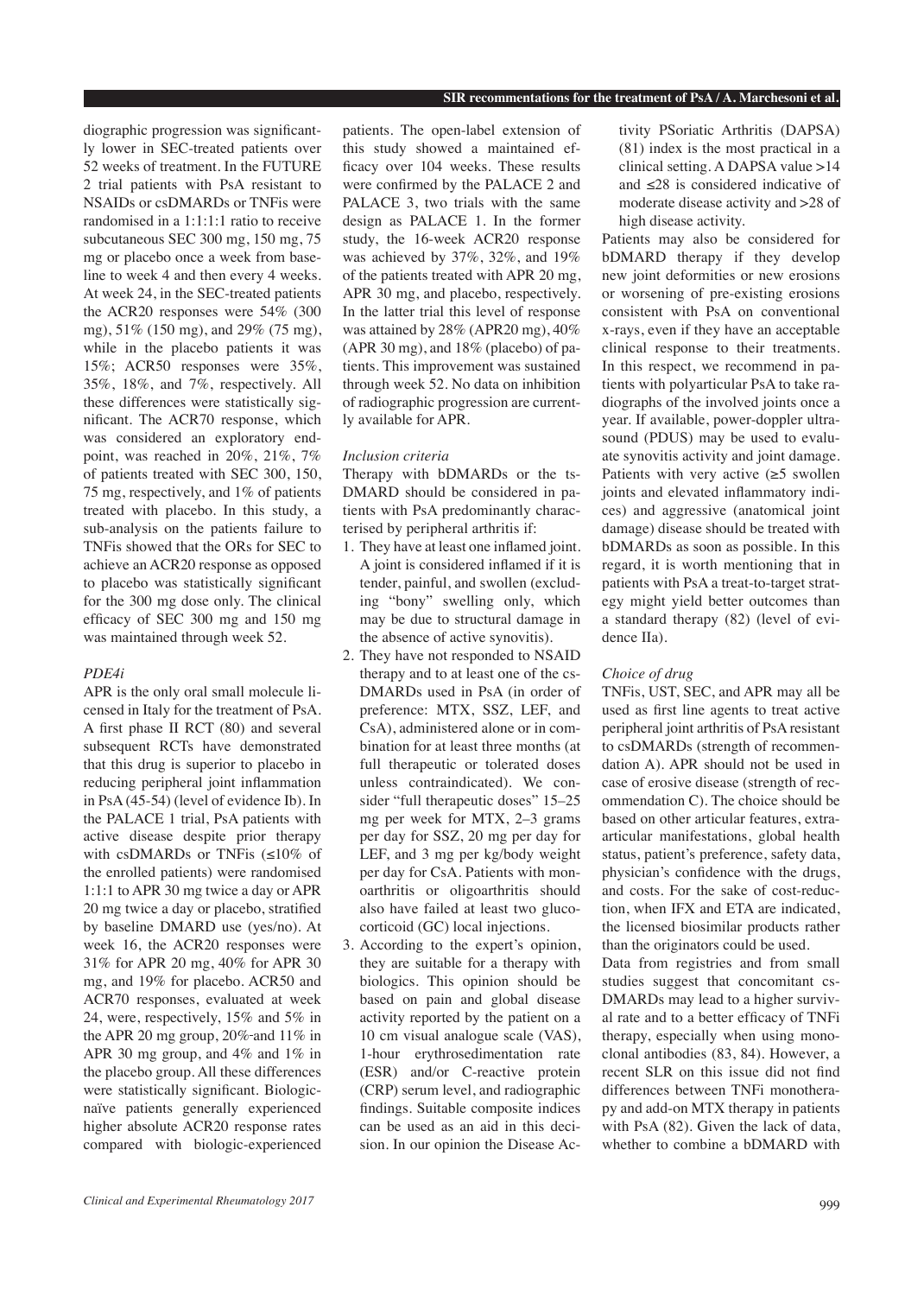a csDMARD should be decided on an individual basis by rheumatologists expert in PsA management.

## *Monitoring of disease activity*

The target of the therapy should be the remission, that is a complete disappearance of any symptom and sign of peripheral synovitis. If remission is not feasible, a state of residual low disease activity is considered acceptable. The first assessment should be performed after three months of therapy. As the definitions of disease activity states of the DAPSA have recently been provided (81), and given the simplicity of this score, we suggest this index to monitor the state of activity of peripheral synovitis. The DAPSA encompasses counts of tender (n=68) and swollen (n=66) joints, patient's evaluation of pain and global disease activity on VAS, and CRP (mg/dl) serum level. A DAPSA value ≤4 is considered indicative of remission,  $>4$  and  $\leq$ 14 of low disease activity. DAPSA changes of 50/75/85%, reflects minor, moderate and major improvement, respectively. Alternatively, in patients with psoriatic polyarthritis (≥5 affected joints), the ACR response criteria with a 66/68 joint count can be used to assess the response to the therapy. Finally, the Minimal Disease Activity (MDA) is another useful tool to classify patients as responder to therapy (85). According to this index, a state of low disease activity is reached whether five of the following seven criteria are met: number of tender joints (68 count) ≤1, number of swollen joint (66 count) ≤1, PASI (Poriasis Area Severity Index) ≤1 or BSA (Body Surface Area) ≤3, patient pain on VAS ≤15, patient global activity on VAS≤20, HAQ-DI (Health Assessment Questionnaire-Disability Index)  $\leq 0.5$ , tender entheseal points  $\leq 1$ . Patients are considered responders to the therapy if the following two conditions are satisfied:

- 1. Achievement of remission (DAPSA score≤4) or, if not feasible, low disease activity (defined by DAPSA≤14 or ACR50 criteria or MDA).
- 2. Expert's opinion that a good response has been achieved and, therefore, that the therapy should be continued.

Patients who meet these criteria at three months should be clinically reassessed at six months and subsequently every four-six months. Patients that do not meet them after three months of therapy should be considered treatment failures. However, if in the expert's opinion at least a partial but meaningful clinical improvement has occurred within the first three months, treatment may be continued for a further three months, and patients reassessed after that period of time.

#### *Management of patients who fail a bDMARD or APR*

The availability of drugs with different mechanisms of action (MOA) opens the choice between switching from a TNFi to another one or swapping from a MOA to a different one. In the RAP-ID-PsA RCT about 20% of the patients starting CZP had previously failed another TNFi. The response rates between TNFi-naïve and TNFi-experienced were comparable, but the number of patients previously treated with a TNFi was small and primary failures were excluded from the study. Most of the data on TNFi switching in patients with PsA come from registries (86-88). These data showed that the second TNFi was less efficacious than the first and the third less than second (level of evidence II). All of RCTs on the new drugs with a different MOA (APR, SEC, UST) included patients insufficient responder (IR) to a TNFi. The response rates of these patients were significantly higher in those taking the study therapy than in those treated with placebo, but lower in the TNF-IRs than in the TNF-naïves. There are no data about swapping from drug with new MOAs to TNFis.

On the basis of these observations and our judgement we suggest the following strategies for the following scenarios (strength of recommendation B).

- A. TNFi failure due to primary lack of efficacy: swapping to another MOA or switching to another TNFi.
- B. TNFi failure due to secondary loss of efficacy: switching to another TNFi.
- C. TNFi failure due to adverse event: if the adverse reaction is likely to be a class effect, swapping to another

MOA, otherwise switching to another TNFi.

D. bDMARDs other than TNFis and APR failure: there is no alternative to swapping to another MOA.

The choice of the therapy should also be based on the global clinical picture of the patient (development or worsening of extra-articular manifestations, other comorbidities).

Patients who meet the clinical response criteria but develop new anatomic joint damage may be considered for treatment with another bDMARD. All of the bDMARDs are effective in reducing the rate of radiographic progression in PsA (level of evidence Ia for TNFis and Ib for drugs with other MOAs). These data, however, are referred to the erosive damage only. No RCT has ever evaluated the impact of the various biologics on the damage due to new bone apposition, a typical feature of PsA. Personal experience and data from ankylosing spondylitis seem to suggest that TNFis are poorly effective in controlling this type of bone damage (level of evidence 4). Specific studies on this issue are needed.

There are insufficient data to establish whether add-on MTX can further reduce joint structural damage in PsA patients taking bDMARDs. The only weak evidence comes from the 5-year extension of the GO-REVEAL study, where concomitant MTX inhibited radiographic progression more that GOL alone (31). Therefore, we do not recommend concomitant MTX in case of joint damage progression despite good clinical response with bDMARD therapy (strength of recommendation C).

#### *How to manage disease remission*

Clinical remission may be defined as a persistent state of disappearance of any symptom and sign of peripheral synovitis. Clinical remission accompanied by the absence of any new joint damage defines a state of complete synovitis remission. As metric surrogates of clinical remission we suggest the DAPSA definition (score ≤4) or the state of deep disease control of the MDA, recently indicated as the fulfillment of all of the seven criteria of this index (89).

Patients in clinical remission for at least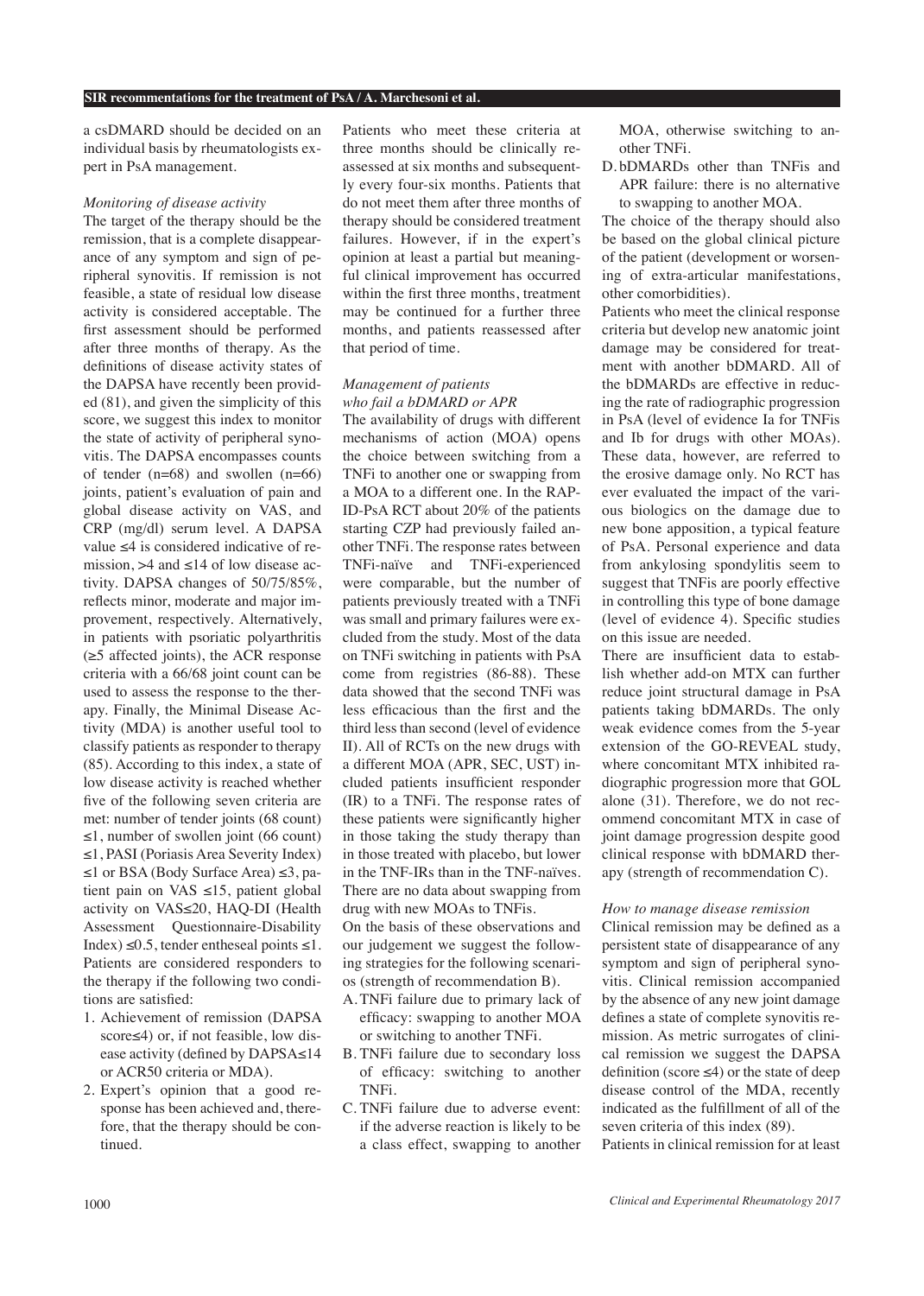six months and no joint damage progression might be candidate for dose reduction or withdrawal of the therapy. However, standardised clinical trials specifically addressing this issue have never been performed and case-control and observational studies have provided conflicting results. In an observational study published some years ago, remission defined as absence of any clinical manifestation was achieved by 24% of 236 PsA patients (more frequently with TNFi) and lasted for a mean period of  $24\pm2.4$  months (90). In a case-control study, in 76 PsA patients treated with ADA, remission (defined as above) was achieved by 79.6% of the patients and, after spacing ADA dose to 40 mg every four weeks, it was maintained by 88.6% of these patients over a mean follow-up period of 28.9±8.4 months (91). A more recent observational study on only 26 PsA patients (12 on TNFis) in clinical remission (absence of any clinical articular manifestation) showed a relapse rate of 76.9% over a mean period of 74.5±51.7 days after treatment discontinuation (92). In a retrospective study, 18% of 83 PsA patients taking TNFis who had achieved remission (DAS28 ≤3.2) underwent dose reduction by one-third. Remission was maintained in 60% of these patients over a mean follow-up period of  $1.0\pm0.8$  years (93). Another retrospective study on 141 PsA patients in MDA with ADA or ETA therapy, showed that the interval between injections could be extended in 46.1% of the patients without provoking relapses (94). On the basis on this data, in our opinion, in patients with arthritis in remission for at least six months TNFi dose-reduction of onethird, and then after three months of half the initial dose, might be tried (strength of recommendation C). In contrast, therapy withdrawal is not advisable (strength of recommendation C). Patients should be informed about risks and benefits of treatment reduction, and they should be actively involved in this decision. Patients that after a therapy modification show signs of arthritis relapse must immediately go back to the full dose of TNFi. As no data exist on therapy reduction or discontinuation in PsA patients treated with drugs other

than TNFis, we do not recommend this strategy be applied in daily practice (strength of recommendation C).

# **Enthesitis**

# *TNFis*

In the ADEPT study it was reported that ADA was non-significantly more effective than placebo on enthesitis but data were not presented (exploratory endpoint) (25). In a smaller RCT, at week 12, ADA therapy reduced the enthesitis score more than placebo treatment but the difference was not significant (27). Two observational studies showed an improvement of enthesitis with ADA but there was no placebo comparison arm (level of evidence 3) (73, 95). Similarly, enthesitis was not a study endpoint in ETA RCT and even if in the PRESTA trial this disease feature responded to ETA, this result was impaired by the lack of a placebo control group (level of evidence 3) (15, 17). In the IMPACT and IMPACT2 studies, the percentages of patients with enthesitis after treatment was significantly smaller for IFX as opposed to placebo (14% *vs.* 31%, *p*=0.02 and 20% *vs.* 37%, *p*=0.002, respectively) (level of evidence Ib) (18, 21). In the GO-REVEAL trial, at week 12 patients treated with GOL 50 or 100 mg experienced a 50% median improvement of a PsA-modified MASES score v*ersus* 0% of the placebo patients (*p*<0.001) (level of evidence Ib) (28). In the RAPID-PsA RCT, Leeds Enthesitis Index (LEI) mean change at week 24 was -2.0 for CZP 200 mg every two weeks, -1.8 for CZP 400 mg every other week, and -1.1 for placebo (differences statistically significant) (level of evidence Ib) (32). Overall, despite the lack of proper data on the efficacy of ADA and ETA on enthesitis, the solid evidence derived from the other TNFi RCTs suggests that TNFis are effective on enthesitis as a class.

#### *IL-23i, IL-17i, and PDEi*

In PSUMMIT1, at week 24 the percentage of patients with enthesitis was significantly lower in the UST 45 mg  $(69\%)$  and UST 90 mg  $(61\%)$  groups than in the placebo group  $(81\%)$   $(36)$ . In PSUMMIT2, where most of the par-

ticipants were TNFi-experienced, the percentages were 70% and 76% for UST 45 and 90 mg, respectively, and 88% for placebo (differences statistically significant) (37). In both these RCTs, at week 24 a PsA-modified Maastricht Ankylosing Spondylitis Enthesitis Score (MASES) score improved more in the UST-treated than in the placebotreated patients, but the difference was statistically significant only for UST 90 mg in PSUMMIT1.

In FUTURE1, at week 24, resolution of enthesitis was seen in 47.5% of the patients in the SEC 150 and 75 mg combined group as opposed to 12.8% of the patients in the placebo group (difference statistically significant) (40). In FUTURE2, at week 24, enthesitis disappeared in 40% of the patients treated with SEC (pooled data for all doses) v*ersus* 22% of the placebo-treated patients, but the statistical significance of this difference was not tested because an endpoint higher in the hierarchy method used in the study (PASI75 for SEC 75 mg) had not been reached  $(42)$ . In PALACE1, at week 24, a MASES of 0 was achieved by a significantly greater proportion of patients treated with APR 20 mg (32%) and APR 30 mg (33.6%) *versus* patients treated with placebo (4.4%) (46). The mean reduction in the MASES was significantly higher only in the APR 30 mg group. Altogether, the data of all of these RCTs indicate that UST, SEC, and APR are efficacious in improving enthesitis due to PsA (level of evidence Ib).

#### *Inclusion criteria*

Therapy with bDMARDs or the ts-DMARD should be considered for PsA enthesitis if:

- 1. At least one entheseal site is inflamed. An enthesis is considered inflamed if it is painful and tender and other possible causes are reasonably excluded. When available, PDUS may help distinguish true enthesitis from enthesopathy.
- 2. Treatment with NSAIDs and local GC injections have proven ineffective (Achille's tendon should not be treated with GC local injections because of the risk of tendon rupture; it is generally believed that GC injec-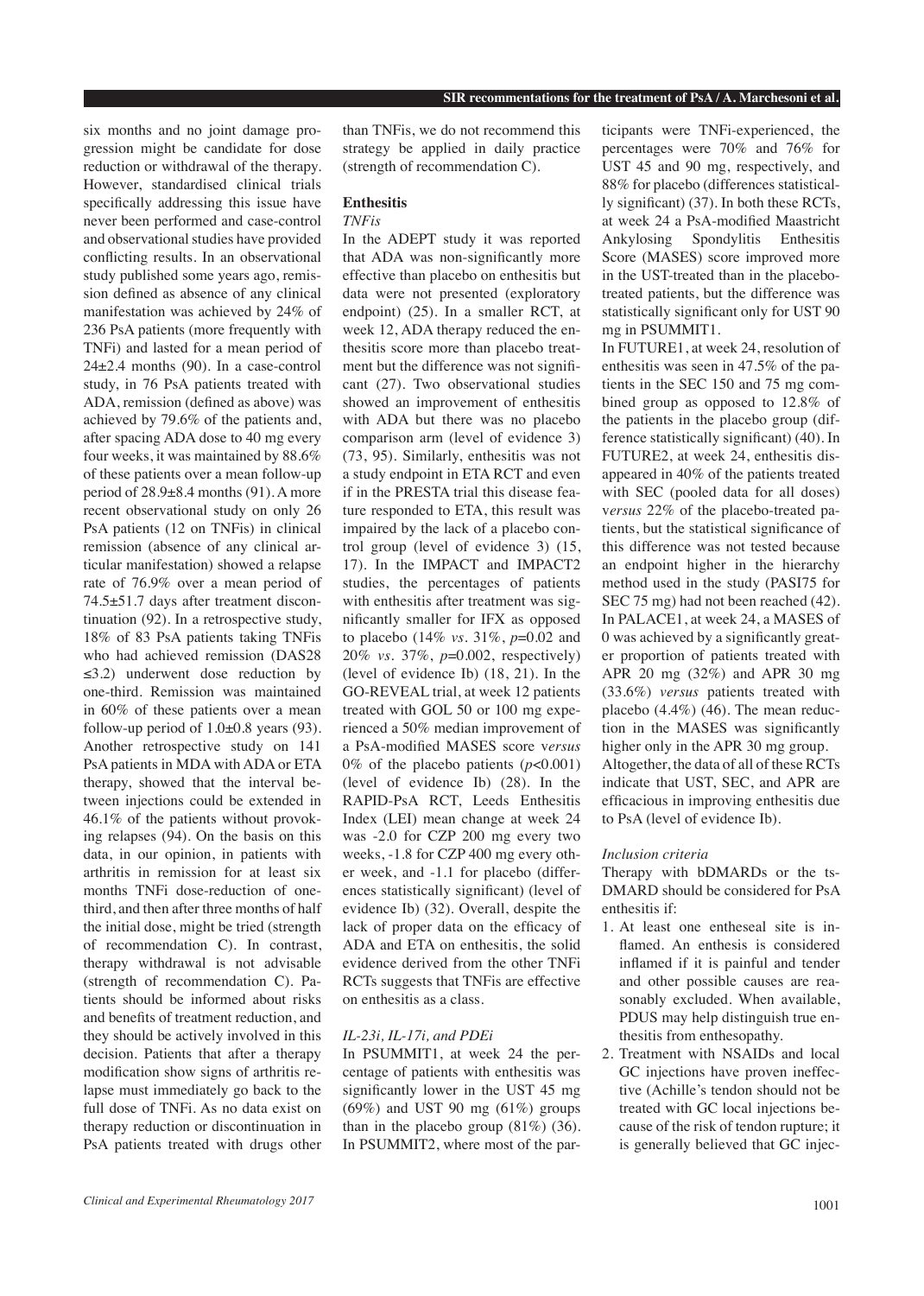tions in the corresponding bursa do not bear this risk) (strength of recommendation C).

3. According to the expert's opinion, a therapy is indicated. This opinion should be mainly based on patient's evaluation of quality of life and/or pain. Suitable instruments for this evaluation, such as HAQ-DI, 10-cm VAS for pain, and 10-cm VAS for disease global activity, should be used.

As enthesitis usually does not lead to irreversible anatomic damage, in patients with this manifestation resistant to NSAIDs and GC injections and with mild-moderate symptoms, a course with a csDMARDs at full dose may be tried (strength of recommendation C).

## *Choice of drug*

As there are no studies comparing the efficacy of the various bDMARDs and APR on active enthesitis in patients with PsA, these drugs may all be used as first line agents in the treatment of this clinical feature (strength of recommendation A). Likewise the other articular manifestations of this disease, the choice of the drug should be driven by other concomitant articular features, extra-articular manifestations, global health status, patient's preference, safety data, physician's confidence with the drugs, and costs. For the sake of cost-reduction, when IFX and ETA are chosen, the licensed biosimilar products rather than the originators could be used.

## *Monitoring of disease activity and therapy response*

The first evaluation should be carried out after three months of therapy. Patient's evaluation of pain (10-cm VAS), and/or global disease activity (10-cm VAS), and/or disability (HAQ-DI) should be primarily used to assess enthesitis activity and monitor therapy response. An objective examination of the entheseal involvement is also advisable. Among the various existing indices for the measurement of enthesitis, the LEI is the only one specifically developed and validated for PsA (96). However, for clinical practice, we suggest to assess presence of tenderness in the following entheseal sites: lateral epicondyles, greater trochanters, quadriceps tendons, proximal and distal insertion of the patellar tendons, Achilles tendon insertions, and plantar fascia insertions. As PDUS was proven to be more sensitive in detecting enthesitis, when available this imaging method may be associated to clinical examination in the assessment of this disease manifestation. In this case, one among the many scoring systems proposed for enthesitis should be used (97).

Patients are considered responder to the therapy if the following two conditions are satisfied:

- 3. Achievement of remission (absence of enhesitis) or, if not feasible, low disease activity, defined by patient pain on VAS ≤15 and/or patient global activity on VAS ≤20 and/or HAQ-DI  $\leq 0.5$ , or by fulfilling the MDA criteria. If available, PDUS may be used.
- 4. Expert's opinion that a good response has been achieved and, therefore, that the therapy should be continued.

We suggest the same times and modalities of response assessment as those indicated for peripheral joint arthritis.

## *Management of patients who fail a bDMARD or APR*

There are no data to indicate the best strategy to treat PsA enthesitis nonresponder to a first bDMARD or APR. On the basis of our judgement we suggest the following (strength of recommendation C):

- A. TNFi failure due to primary lack of efficacy: swapping to another MOA or switching to another TNFi.
- B. TNFi failure due to secondary loss of efficacy: switching to another TNFi.
- C. TNFi failure due to adverse event: if the adverse reaction is likely to be a class effect, swapping to another MOA, otherwise switching to another TNFi.
- D. bDMARDs other than TNFis and APR failure: there is no alternative to swapping to another MOA.

Once again, the choice of the therapy should also be based on the global clinical picture of the patient (development or worsening of extra-articular manifestations, other comorbidities).

#### *How to manage disease remission*

No formal study has ever evaluated the management of PsA enthesitis once remission has been achieved with bD-MARDs or APR. A few cases have been reported of successful withdrawal of TNFi after enthesitis resolution in patients with B27+ peripheral SpA (98, 99). In these cases enthesitis had reoccurred after a long period without therapy and it had subsided completely with retreatment. In our opinion, in the case of enthesitis in complete remission for at least six months the therapy may be first tapered to half of the starting dose and then discontinued after six months (strength of recommendation C). In the case of partial remission our advice is to reduce the therapy to half of the initial dose (strength of recommendation C). Patients should be informed about risks and benefits of treatment reduction or withdrawal, and they should be actively involved in this decision. Patients that after therapy modification show signs of enthesitis relapse should immediately go back to the full dose of the previous drug.

# **Dactylitis**

#### *TNFis*

The topic of the efficacy of the TNFis on psoriatic dactylitis was specifically addressed in the respective RCTs only for IFX, GOL, and CZP (18, 19, 28, 32). All of these drugs proved to be superior to placebo in improving dactylitis (level of evidence Ib). Likewise enthesitis, in the ADEPT study, ADA was non-significantly better than placebo in controlling dactylitis, but data were not presented (explorative endpoint) (25). However, ETA and ADA were shown to improve dactylitis in two observational studies (17, 95) with no control group (level of evidence 3). In all of the above mentioned studies, dactylitis outcome measures were rather heterogeneous, varying from number of involved digits (with or without 0-3 severity scales), to percentage of patients with dactylitis, and to the use of the Leeds Dactylitis Index. This makes even indirect comparisons between the various molecules not possible. Overall, on the basis of evidence and clinical experience, it is generally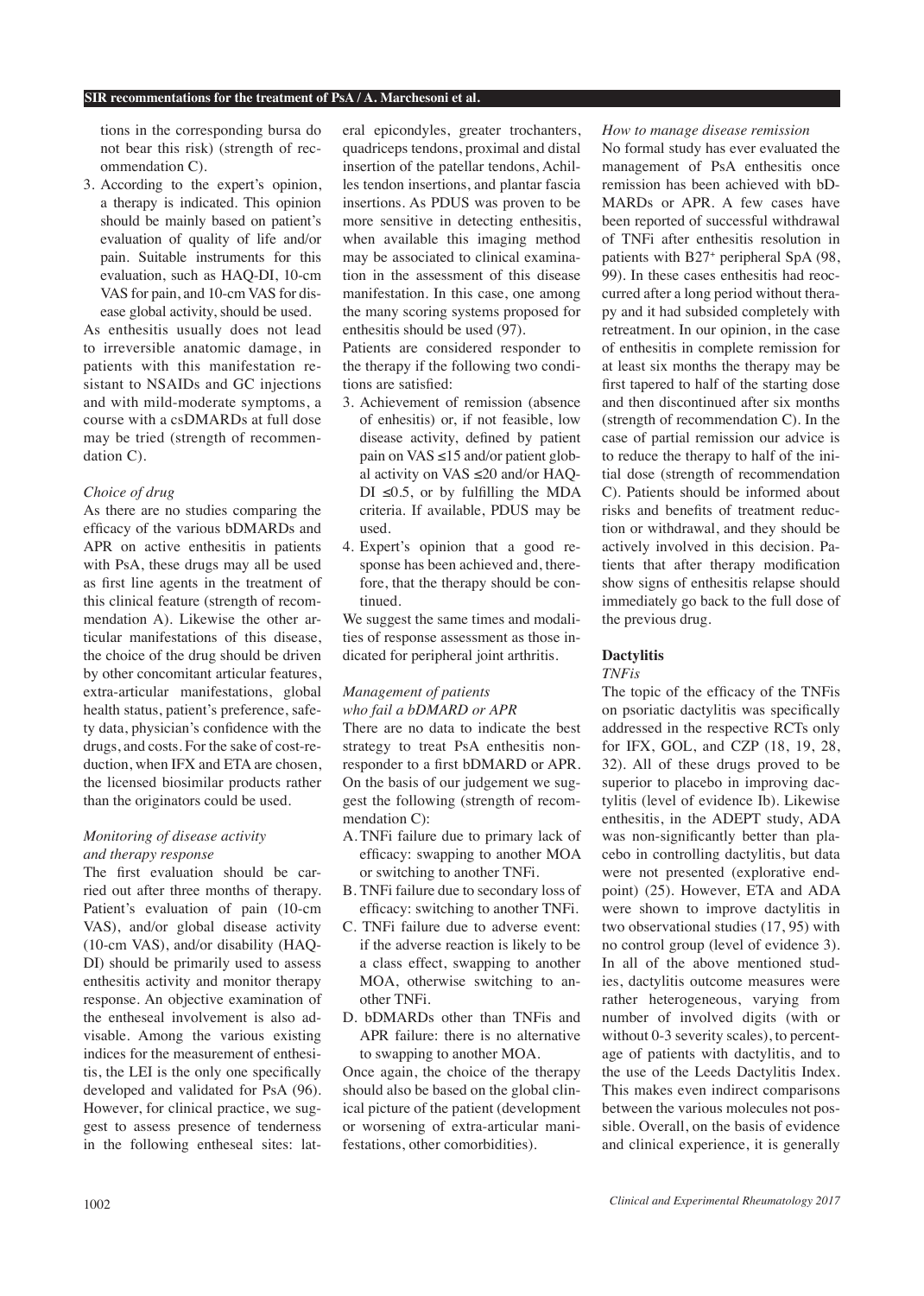reckoned that TNFis are effective on PsA dactylitis as a class, regardless of the lack of proper data on the topic for two of them.

#### *IL23i, IL-17i, and PDE4i*

A post-hoc analysis made by pooling the data of PSUMMIT1 and 2, showed that UST therapy at week 24 had induced a reduction in the number of patients with dactylitis significantly higher than placebo (the percentage of the patients with dactylitis was 51.8% in the UST groups and 75.6% in the placebo groups, *vs.* baseline) (level of evidence Ib) (100).

In the FUTURE 1 trial, at week 24 resolution of dactylitis occurred in 52.4% of the SEC-treated patients *vs.* 15.5% of the placebo treated patients (significant difference) (level of evidence Ib) (40). In the FUTURE 2 trial, the percentage were 47% for SEC (150 and 300 mg pooled data) and 15% for placebo, but this difference was not significant due to not achievement of a precedent target in the hierarchy scale (41).

In the PALACE 1 trial, at week 24, a dactylitis score of 0 was achieved by 50.9% and 47.7% of the patients in the APR group (20 and 30 mg, respectively) and 40.9% of those in the placebo group (difference not significant) (46). In the PALACE 3 trial, at week 24, mean change in dactylitis score was significantly improved for APR 30 mg (-2.4) *vs.* placebo, but not for APR 20 mg (level of evidence Ib) (51).

Overall, these studies indicate than UST, SEC, and APR at 30 mg are effective in the treatment of PsA dactylitis.

#### *Inclusion criteria*

Therapy with bDMARDs or APR should be considered for PsA dactylitis if:

1. At least one digit presents acute dactylitis. A digit is considered acutely inflamed if it is swollen, painful and tender and other possible causes are reasonably excluded. A digit is defined swollen if the soft tissues from the metacarpophalangeal joint to the digital tuft are swollen to the extent that the actual joint swelling could no longer be independently recognised and its circumference at

level of the first phalanx is at least 10% greater than the contralateral. If available, PDUS may be used to confirm the diagnosis of acute dactylitis.

- 2. Treatment with local GC injections and NSAIDs have proven ineffective (strength of recommendation C).
- 3. According to the expert's opinion a therapy is indicated. This opinion should be mainly based on patient's evaluation of quality of life and/or pain. Instruments suitable for this evaluation, such as HAQ-DI, 10-cm VAS for pain, and 10-cm VAS for global disease activity, may be used. Objectives signs of joint damage may also be considered.

In patients with mild-moderate dactylitis, a course with a csDMARDs at full dose may be tried (strength of recommendation C).

#### *Choice of drug*

Given the lack of studies comparing the efficacy of the various bDMARDs and APR on PsA dactylitis not responsive to the first line of therapy, each of these drugs may be used as first line agent for the treatment of this clinical manifestation (strength of recommendation A). Similarly to the other articular manifestations of PsA, the choice of the drug should be based on other concomitant articular features, extraarticular manifestations, global health status, patient's preference, safety data, physician's confidence with the drugs, and costs. As biosimilar IFX and ETA are cheaper than their originators, they could be the first choice when these molecules are indicated.

### *Monitoring of disease activity*

The first evaluation should be performed after three months of therapy. For the assessment of dactylitis we suggest counting the number of digits with acute dactylitis and scoring the degree of tenderness of each involved digit on a 0–3 scale. Subjective evaluations should always be used for monitoring disease activity, regardless of the clinical manifestation. For dactylitis we suggest the evaluation of pain on a 10-cm VAS. Other more comprehensive instruments, such as patient's evaluation of global disease activity and HAQ-DI, may be used. When available, also PDUS may be used for the assessment of dactylitis, Patients are considered responder to the therapy if the following two conditions are satisfied:

- 1. Achievement of remission (absence of dactylitis) or, if not feasible, low disease activity, defined by patient pain on VAS  $\leq$ 15 and/or patient global activity on VAS ≤20 and/or HAQ-DI  $\leq 0.5$ , or by fulfilling the MDA criteria. If available, PDUS may be used.
- 2. Expert's opinion that a good response has been achieved and, therefore, that the therapy should be continued.

We suggest the same times and modalities of response assessment as those indicated for peripheral joint arthritis and enthesitis.

# *Management of patients who fail a bDMARD or APR*

There are no data to indicate the best strategy to treat PsA dactylitis nonresponder to a first bDMARD or APR. On the basis of our judgement we suggest the following (strength of recommendation C):

- A. TNFi failure due to primary lack of efficacy: swapping to another MOA or switching to another TNFi.
- B. TNFi failure due to secondary loss of efficacy: switching to another TNFi.
- C. TNFi failure due to adverse event: if the adverse reaction is likely to be a class effect, swapping to another MOA, otherwise switching to another TNFi.
- D. bDMARDs other than TNFis or APR failure: there is no alternative but swapping to another MOA.

Also for the choice of the second line of biologic therapy, the global clinical picture of the patient (other articular involvements, development or worsening of extra-articular manifestations, other comorbidities) should guide the decision.

### *How to manage disease remission*

No study has ever addressed the management of PsA dactylitis once remission has been achieved with b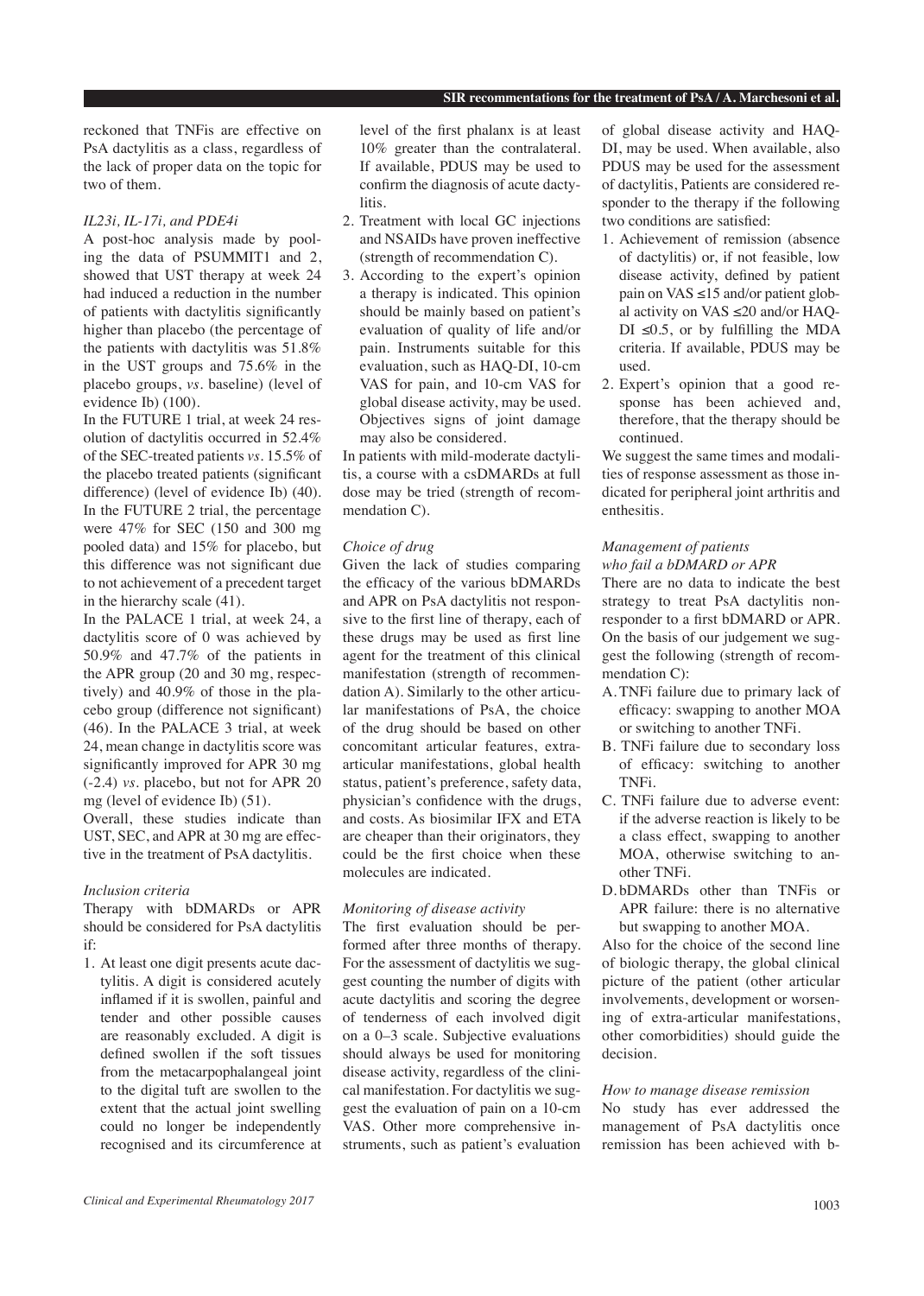DMARDs or APR. In our opinion, if dactylitis has been in remission for at least six months, the therapy may be first tapered to half of the starting dose and then discontinued after six months (strength of recommendation C). In the case of partial remission our advice is to reduce the therapy to half of the initial dose (strength of recommendation C). Patients should be informed about risks and benefits of treatment reduction or withdrawal, and they should be actively involved in this decision. Patients that after therapy modification show signs of dactylitis relapse should immediately go back to the full dose of the previous drug.

## **Spondylitis**

Symptomatic axial involvement is a common feature of PsA, ranging from 20 to 40% of patients, and has an impact on functional capacity, global disease activity, and quality of life, comparable to that of AS (101). Nevertheless, treatments for axial PsA have not been specifically studied and, as a result, there are no data on this topic. In PsA trials, only small numbers of patients were classified as having predominant spondylitis, and, similarly, small numbers of patients in AS trials had psoriasis. An observational study of patients with axial PsA showed that, over a 12-month period, ETA therapy improved all of the usual indices of disease activity (102). The lack of specific studies in axial PsA patients has led to the adoption of treatments and outcome measures developed for AS, assuming that the two conditions (AS and axial PsA) are equivalent. This approach has been used for the systematic literature reviews (7, 10) informing GRAPPA and EULAR recommendations for the treatment of PsA.

#### *TNFis*

All of the five TNFis are highly effective in AS, decreasing disease activity and, consequently, improving quality of life (level of evidence Ia), both at short and long-term (103). The efficacy of these drugs has also been proven for non-radiographic axial SpA by several RCTs (level of evidence Ia) (103). It should be mentioned, however, that in the ADA study psoriasis and PsA were exclusion criteria (104) and that in the other studies psoriasis subsets were not defined (105-108). Interestingly, in contrast to their good efficacy on the clinical manifestations of axial SpA, the ability of TNFis to inhibit radiographic progression remains to be established. (109, 110). No data whatsoever on this aspect is available for axial PsA.

#### *IL-23i*

In PSUMMIT 1, UST-treated patients showed a significant Bath Ankylosing Spondylitis Disease Activity Index (BASDAI) 20 and 70 (but not 50) response at the 45 mg dose and a significant BASDAI 20/50/70 at the 90 mg dose (36). This result, however, was related to the entire study population, and not to only the patients with axial involvement. Recently, a post-hoc analysis of PSUMMIT 1 and 2 studies focusing on the PsA patients with physician-reported spondylitis has been published (111). In this spondylitic subset (164 UST and 92 placebo), at week 24, significantly more UST than placebo-treated patients achieved a BASDAI 20/50/70 response (54.8%, 29.3% 15.3% *vs.* 32.9%, 11.4%, 0%; *p*≤0.002), an improvement in BAS-DAI question two concerning axial pain (1.85 *vs.* 0.24; *p*<0.001), and an Ankylosing Spondylitis Disease Activity Score (ASDAS)-CRP improvement (27.8% *vs.* 3.9%; *p*<0.001). Finally, in a proof-of-concept study in 20 patients with AS, at week 24 the primary endpoint was achieved by 65% of them, and all of other indices of disease activity showed a substantial improvement (level of evidence 3) (112).

# *IL-17i*

Data on the effect of SEC in axial PsA are not available. Two pivotal phase-III RCTs (MEASURE 1 and-2) have evaluated the efficacy of this drug in patients with AS (113). In MEAS-URE 1, at week 16, the Assessment of SpondyiloArthritis International Society (ASAS) 20 response rates was 61%, 60%, and 29% for SEC 150 mg, SEC 75 mg, and placebo, respectively (*p*<0.001 for both doses *vs.* placebo); in MEASURE 2 the corresponding

figures were 61%, 41%, and 28% for SEC 150 mg, SEC 75 mg and placebo, respectively  $(p<0.001$  for the 150 mg dose and *p*=0.10 for the 75 mg dose). In MEASURE 2, all of the secondary end points, except ASAS partial remission, were met with SEC 150 mg. Therefore, SEC is effective in AS (level of evidence Ib).

## *PDE4i*

In the PALACE studies the effect of APR on axial disease has not been specifically addressed. In a pilot, phase II, placebo-controlled study, 38 patients with AS were randomised to APR 30 mg BID or placebo over a 12-week period (114). All of the clinical measures improved more with APR than with placebo, but the difference was not statistically significant. ASAS20 response was achieved by 35.3% of the APR-treated patients and 15.8% of the placebo-treated patients. More data on this topic are clearly needed.

#### *Inclusion criteria*

As already mentioned, the following recommendations are largely based upon the evidence provided by the studies on axial SpA and follow the international indications for the treatment of this condition (115, 116). The initial treatment should rests on NSAIDs, at least two of them for four weeks, each at full dose. As csDMARDs have not proven effective in this condition, they should not be used for the therapy of axial PsA. Due to the lack of evidence, also APR should not be used to treat psoriatic spondylitis.

Therapy with bDMARDs should be considered in patients with PsA predominantly characterised by axial involvement (sacroiliitis and/or spondylitis) if:

- 1. They have active disease (BASDAI  $\geq 4$ ).
- 2. They have not responded over a 4-week period to full doses of NSAID therapy (at least two of them).
- 3. They are suitable for a therapy with biologics according to the expert's opinion. This opinion should consider clinical features, serum acute phase reactant levels, and imaging findings.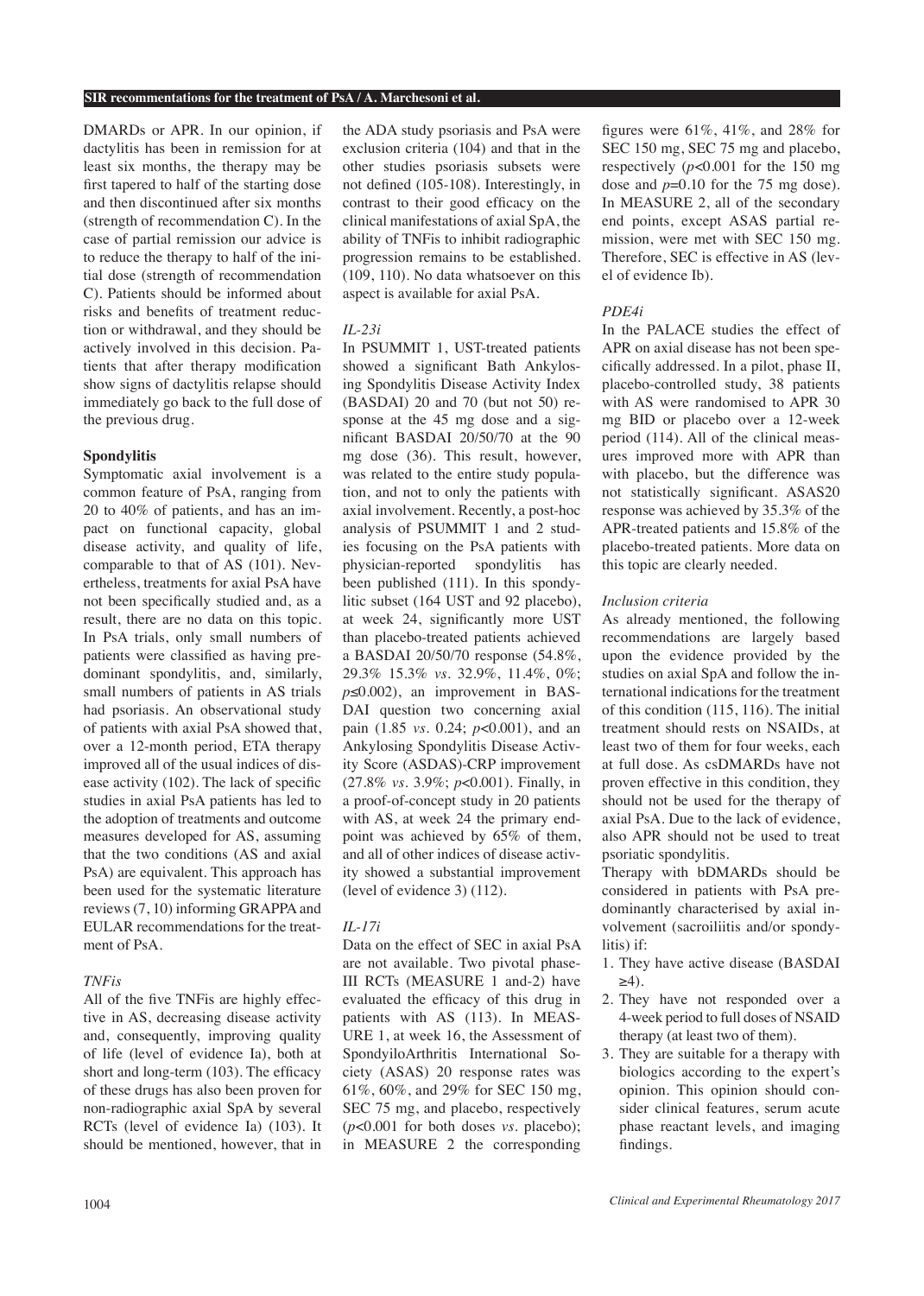# *Choice of drug*

TNFis and SEC may be used as first line agents to treat active axial PsA resistant to NSAIDs (strength of recommendation A for axial SpA). UST has not been evaluated by specific trials and its use may be considered in case of contraindication to the other bDMARDs (strength of recommendation C). As already stated for the other articular manifestations of PD, the choice should be based upon the global clinical picture of the individual patient, patient's preference, safety data, physician's confidence with the drugs, and last, but not least, costs. When IFX or ETA are indicated, the licensed biosimilar products, rather than the originators, could be used.

## *Monitoring of disease activity*

Likewise the other manifestations of PsA, also for the axial involvement remission should be the target of the therapy. Biologically, this state may be defined as a complete disappearance of signs and symptoms (*i.e.*, pain, stiffness, and restriction in spinal mobility), return to a normal physical function and quality of life, and inhibition of progression of structural damage. If remission is not achievable, a state of residual low disease activity may be considered acceptable. Remission and minimal disease activity are possible targets when treating PsA patients with axial involvement (117). The first assessment should be performed after three months of therapy. Although outcome measures specific for axial PsA are still under active investigation, the instruments for AS have been shown to perform well when applied to PsA (118). Among these tools, we recommend the BASDAI, for a subjective evaluation, and the Bath Ankylosing Spondylitis Metric Index (BASMI), for an objective assessment. We also suggest to monitor the CRP serum levels. If not employed for the other articular manifestations of the same patient, pain on 10-cm VAS, patient's global disease activity on 10-cm VAS, and HAQ-DI should also be collected. If a measurement of radiographic progression is required, we recommend the PASRI (Psoriatic Arthritis Spondylitis

Radiologic Index) (119) more than the BASRI (Bath AS Radiology Index) or the m-SASSS (modified Stoke AS Spine Score) (120).

Patients are considered responder to the therapy if the following two conditions are satisfied:

- 1. Achievement of remission (by clinical judgement) or at least  $\geq 50\%$ relative or ≥two-point absolute improvement in the BASDAI score plus normal CRP serum levels.
- 2. Expert's opinion that a good response has been achieved and, therefore, that the therapy should be continued.

We suggest the same times and modalities of response assessment as those indicated for peripheral joint arthritis, enthesitis, and dactylitis.

#### *Management of patients who fail a bDMARD*

CZP pivotal trial on axial SpA (RAPIDaxSpA) is the only study with TNFis where a group of patients (about 15%) had previously failed a TNFi (because of secondary loss of efficacy or AEs), but separate data for this group have not been reported (106). Data on TNFi switching in AS basically come from observational cohorts (level of evidence 3). In the DANBIO registry, nearly one-third of the 1,436 AS patients starting TNFi treatment switched to another TNFi (121). Even if response rates and drug survivals were lower among switchers, half of them showed treatment response. Similar results have been reported by other studies (122, 123). In the MEASURE 2 study, more than one-third of the patients treated with SEC had been IRs to a previous TNFi. At week 16, the primary endpoint (ASAS20 response) was achieved by 68.2% of the TNFi-naïve patients and 50% of the TNFi-IR patients (for both doses the response rate was significantly better than for placebo) (level of evidence Ia) (124). There are no studies on switching or swapping bDMARDs in axial PsA and no data about swapping from TNFi to SEC in axial SpA. On the basis of these data and our judgement, in the case of bDMARD

failure we advise the following strategies (strength of recommendation B for AS):

- A. TNFi failure due to primary lack of efficacy: swapping to SEC or switching to another TNFi.
- B. TNFi failure due to secondary loss of efficacy: switching to another TNFi.
- C. TNFi failure due to adverse event: if the adverse reaction is likely to be a class effect, swapping to SEC, otherwise switching to another TNFi.
- D. SEC failure: there is no alternative to swapping to a TNFi.

If TNFis and SEC are ineffective or contraindicated, UST may be tried. As already suggested for the other articular manifestations, the global clinical picture of the patient should be taken into account when deciding the next therapy.

#### *How to manage disease remission*

Once again, due to the total lack of data on the outcome after treatment tapering or withdrawal of patients with axial PsA who have entered remission with TNFis, axial SpA is used as reference. The available data indicate that the great majority of patients with AS in remission flares after withdrawal of TNFi therapy (125-127). In contrast, there is evidence showing that tapering of TNFi in AS patient in sustained remission is successful in most cases (128-130). No study on drug withdrawal or dose reduction in patients with axial SpA treated with SEC or UST has ever been conducted.

In our opinion, patients with axial PsA in clinical remission for at least six months are possible candidate for cautious dose reduction, if in the expert's opinion this is feasible (strength of recommendation B). In contrast, in these patients therapy withdrawal is not advisable (strength of recommendation B).

#### **Extra-articular manifestations**

Due to the heterogeneous presentation of PD, the treatment should be individualised according to both articular and extra-articular manifestations, such as psoriasis, uveitis, Crohn's disease (CD) or ulcerative colitis (UC). All of the antibody TNFis showed their efficacy in the treatment of psoriasis and CD and in reducing the number of recurrences of uveitis (131, 132) (level of evidence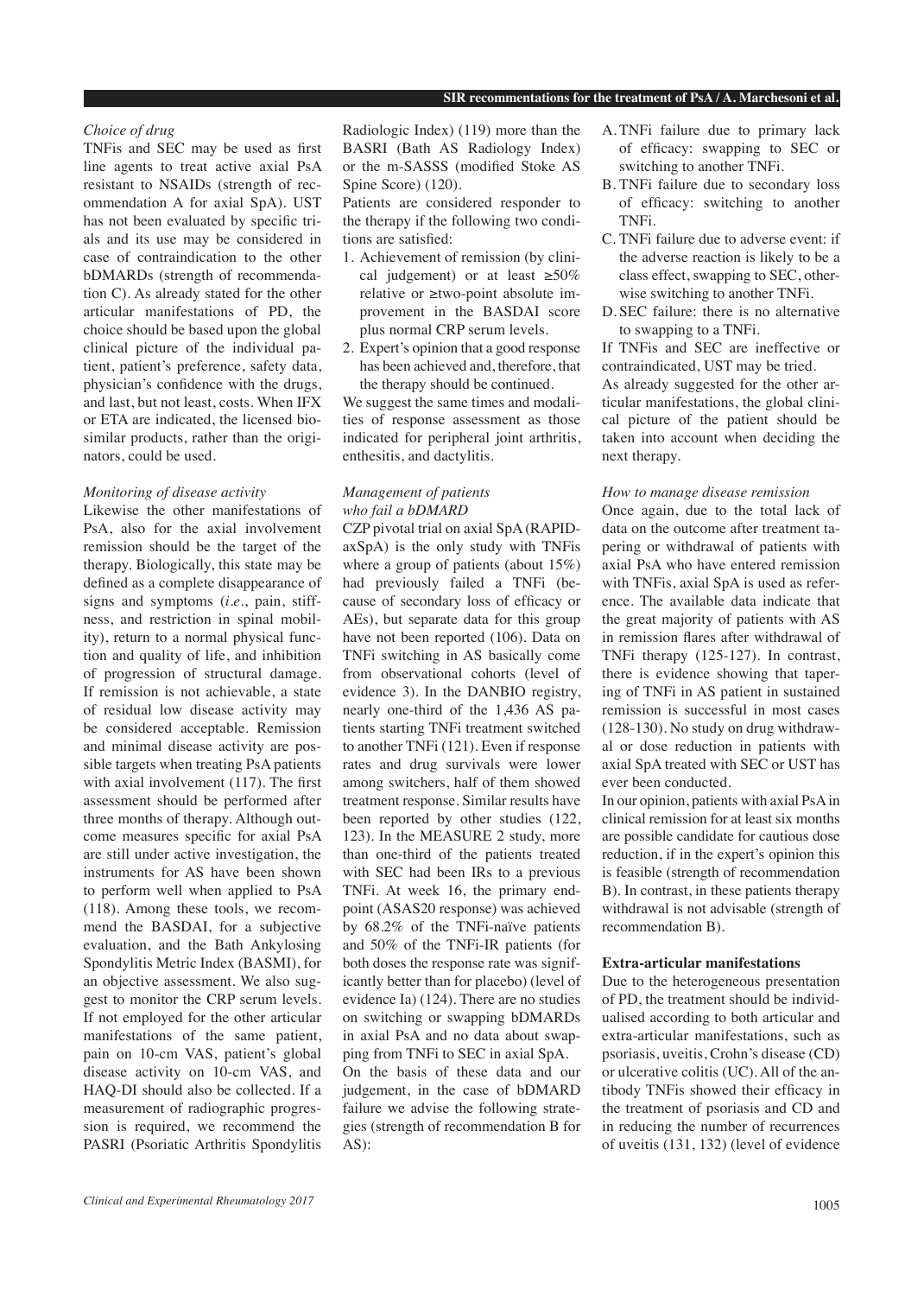Ib). IFX, ADA, and GOL also proved to improve CU (6) (level of evidence Ib). Although direct comparison trials are lacking, ETN seems to be less efficacious on psoriatic skin lesions than other TNFis and it showed contradictory results in uveitis (133) and no efficacy in inflammatory bowel disease (IBD) (134, 135). Currently, in Italy IFX and ADA may be used in psoriasis and IBDs; GOL in psoriasis but not yet in IBDs, although it showed efficacy in UC (136); ETA in psoriasis only; CZP, although efficacious (137, 138), in none of these conditions because still not registered.

Patients with moderate or severe psoriasis seem to respond better to IL12/ IL23 or IL17 inhibitors than TNFis (level of evidence Ia). A meta-analyses found that in the treatment of plaque psoriasis, UST is more efficacious than ADA and ETA (139). Direct comparison trials in psoriatic patients showed a greater efficacy of SEC when compared to ETA (140) and UST (141). UST was proven efficacious in active Crohn's disease (142) (level of evidence Ib) and it has been recently approved in Europe for the treatment of this condition. SEC does not seem to be associated with an increased risk of IBD (68) but it is not indicated to treat patients with this disorder, as clearly stated by the SCPs of this drug. Finally, SEC proved its efficacy in the treatment of non-infectious uveitis (143) (but no data on PsA-related uveitis are currently available) and studies on the efficacy of UST in uveitis have not been published. APR is efficacious in psoriasis (144) (level of evidence Ib) but not yet registered in Italy for this indication. There are no data on the use of APR in patients with IBD or uveitis.

#### *Choice of drug*

In PsA patients with severe skin involvement, all of licensed bDMARDs may be used but taking into account that ETA is less effective than the other TNFi and that UST and SEC induce a greater psoriasis improvement than TNFis. PsA patients with uveitis requiring a systemic treatment with bD-MARDs should be treated with TNFis, preferably with a monoclonal antibody. Finally, in our opinion, in PsA patients with concomitant IBD requiring a systemic treatment with bDMARDs, the monoclonal TNFis and UST are the most appropriate choices. In PD patients in whom treatment with bD-MARDs should be started because of manifestations other than arthritis we recommend the therapy be driven by the appropriate specialist at the doses indicated for that specific condition.

#### **Discussion**

Herein, the SIR "Spondyloartritis and Psoriatic Arthritis study group – A. Spadaro" presents an update of the SIR recommendations for the use of bDMARDs and other novel agents in PsA. This new version of the recommendations is different from the old ones in many respects. As in the fast-changing world of the treatment of the inflammatory arthritides molecules different in structure and mechanisms of action from the socalled biologics are continuously being developed, all of the new drugs tested in PsA have been dealt with, encompassing the new tsDMARDs. Although, some of the agents discussed herein are not registered for the treatment of PsA in Italy, they have been included either because they are very likely to be licensed in a relatively short time or because rheumatologists are very familiar with them due to their use in RA. For all of the bDMARDs and for the new tsDMARDs the most relevant evidence are presented, in deeper detail for the drugs that had not been dealt with in the previous recommendations.

Other relevant differences with the past versions of the recommendations are in the inclusion criteria. In this edition, we do not suggest specific threshold values for the various indices of disease activity because, in our opinion, a flexibility in the inclusion criteria will make them more applicable in daily clinical practice. However, we strongly recommend that, in PsA, bDMARDs and tsDMARDs be used only by rheumatologists expert in this condition and that the prescription of these drugs be restricted to qualified centres. We also emphasise that main instruments for the assessment of disease activity, quality of life, and damage accrual should be constantly used to evaluate therapy indication and response. In addition, differently from the past versions of the recommendations, a section on the effects of the various drugs on the main extra-articular manifestations of the PD has been added.

The conceptual framework of the previous recommendations has been maintained. The different clinical articular manifestations of PsA have been separated and for each of them inclusion criteria, suggestion for therapy choice, indication for the assessment of that specific domain, criteria of therapy response and suggestions for therapy modifications in case of failure or remission have been provided. However, we would like to emphasise that as most of the patients with PsA show a mixture of the various manifestations of PD, the choice of the therapy should be tailored on the individual patient taking into account his/her global clinical picture.

The recently published EULAR (5) and GRAPPA (6) recommendations for the treatment of PsA have used different approaches for choice of the therapy. In the former, a hierarchy of the various drugs is suggested, with TNFis usually indicated as first line. In the latter, the indications are purely evidence-based, and all of the drugs with proven efficacy for that specific clinical domain are recommended without preferences. In our opinion, given the multiplicity of the factors that influence the therapy decision (including patient's preference, comorbidities, and cost of the drug), it is more convenient to have the possibility of selecting, among several agents, the more indicated for each individual patient. Our indications on the various aspects of the treatment of PsA have been guided by the available evidence. Some domains, however, are not fully covered by solid evidence and for them we have provided suggestions based on indirect evidence or experts' opinion. Combination therapy with MTX or other sDMARDs, utility of a treat-totarget approach, switching or swapping in case of primary or secondary therapy lack of efficacy, strategy for patients with a good response on symptoms but progression of radiographic damage, drug choice based on biomarkers pre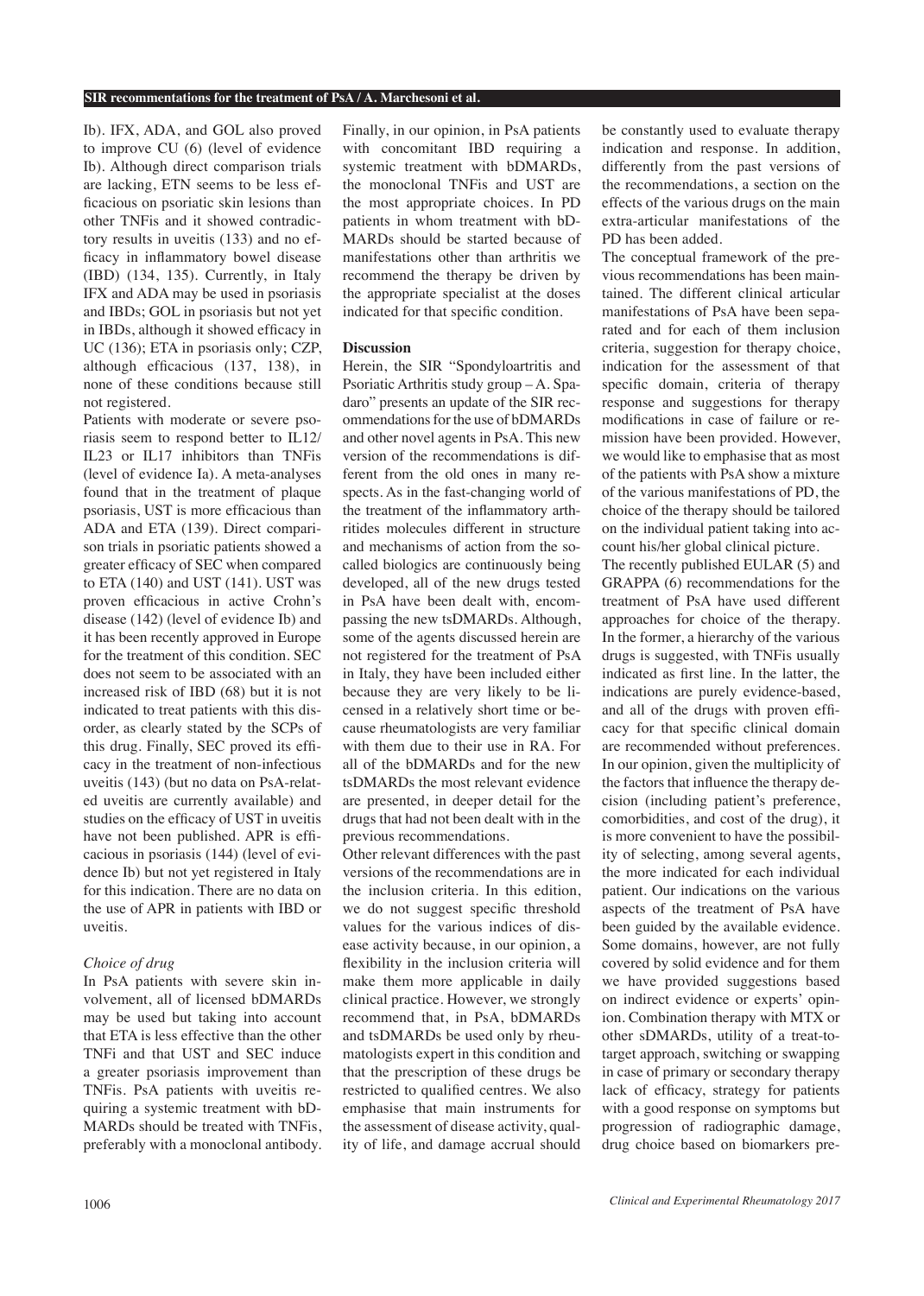dictive of optimal response, and management of disease remission are some of the issues needing a better definition and belong to the current and future research agendas.

Given the continuous acquisitions in all of the domains of PsA and the large number of new drugs for this disease presently under development, these recommendations will require further updating in a few years.

#### **References**

- 1. SCARPA R, ALTOMARE G, MARCHESONI A *et al*.: Psoriatic disease: concepts and implications. *J Eur Acad Dermatol Venereol*  $2010 \cdot 24 \cdot 627 - 30$
- 2. SMOLEN JS, van der HEIJDE D, MACHOLD KP *et al*.: Proposal for a new nomenclature of disease-modifying antirheumatic drugs. *Ann Rheum Dis* 2014; 73: 3-5.
- 3. SALVARANI C, OLIVIERI I, PIPITONE N *et al*.: Recommendations of the Italian Society for Rheumatology for the use of biologic (TNF-alfa blocking) agents in the treatment of psoriatic arthritis. *Clin Exp Rheumatol* 2006; 24: 70-8.
- 4. SALVARANI C, PIPITONE N, MARCHESONI A *et al*.: Recommendations for the use of biologic therapy in the treatment of psoriatic arthritis: update from the Italian Society of Rheumatology. *Clin Exp Rheumatol* 2011; 29 (3 Suppl. 66): S28-41.
- 5. GOSSEC L, SMOLEN JS, RAMIRO S *et al*.: European League Against Rheumatism (EULAR) recommendations for the management of psoriatic arthritis with pharmacological therapies: 2015 update. *Ann Rheum Dis* 2016; 75: 499-510.
- 6. COATES LC, KAVANAUGH A, MEASE PJ *et al*.: Group for Research and Assessment of Psoriasis and Psoriatic Arthritis 2015 treatment recommendations for psoriatic arthritis. *Arthritis Reumatol* 2016; 68: 1060-71.
- 7. RAMIRO S, SMOLEN JS, LANDEWÉ R *et al*.: Pharmacological treatment of psoriatic arthritis: a systematic literature review for the 2015 update of the EULAR recommendations for the management of psoriatic arthritis. *Ann Rheum Dis* 2016; 75: 490-8.
- 8. COATES LC, KAVANAUGH A, RITCHLIN CT: Systematic review of treatments for psoriatic arthritis: 2014 update for the GRAPPA. *J Rheumatol* 2014; 41: 2273-6.
- 9. ACOSTA FELQUER ML, COATES LC, SORIA-NO ER *et al*.: Drug therapies for peripheral joint disease in psoriatic arthritis: a systematic review. *J Rheumatol* 2014; 41: 2277-85.
- 10. NASH P, LUBRANO E, CAULI, A, TAYLOR WJ, OLIVIERI I, GLADMAN DD: Updated guidelines for the management of axial disease in psoriatic arthritis. *J Rheumatol* 2014; 41: 2286-9.
- 11. ROSE S, TOLOZA S, BAUTISTA-MOLANO W, HELLIWELL PS: Comprehensive treatment of dactylitis in psoriatic arthritis. *J Rheumatol* 2014; 41: 2295-300.
- 12. ORBAI AM, WEITZ J, SIEGEL EL *et al*.:

Systematic review of treatment effectiveness and outcome measures for enthesitis in psoriatic arthritis. *J Rheumatol* 2014; 41: 2290-4.

- 13. Agency for Health Research and Quality: www ahrq gov 2004.
- 14. MEASE PJ, GOFFE BS, METZ J *et al*.: Etanercept in the treatment of psoriatic arthritis and psoriasis: a randomised trial. *Lancet* 2000; 356: 385-90.
- 15. MEASE PJ, KIVITZ AJ, BURCH FX *et al.*: Etanercept treatment of psoriatic arthritis: safety, efficacy, and effect on disease progression. *Arthritis Rheum* 2004; 50: 2264-72.
- 16. MEASE PJ, KIVITZ AJ, BURCH *et al*.: Continued inhibition of radiographic progression in patients with psoriatic arthritis following 2 years of treatment with etanercept*. J Rheumatol* 2006; 33: 712-21.
- 17. STERRY W, ORTONNE J-P, KIRKHAM B *et al*.: Comparison of two etanercept regimens for treatment of psoriasis and psoriatic arthritis: PRESTA randomised double blind multicentre trial. *BMJ* 2010; 340: c147.
- 18. ANTONI CE, KAVANAUGH A, KIRKHAM B *et al*.: Sustained benefits of infliximab therapy for dermatologic and articular manifestations of psoriatic arthritis: results from the infliximab multinational psoriatic arthritis controlled trial (IMPACT). *Arthritis Rheum* 2005; 52: 1227-36.
- 19. KAVANAUGH A, ANTONI CE, GLADMAN DD *et al*.: The Infliximab Multinational Psoriatic Arthritis Controlled Trial (IMPACT): results of radiographic analyses after 1 year. *Ann Rheum Dis* 2006; 65: 1038-43.
- 20. ANTONI CE, KAVANAUGH A, van der HEIJDE D *et al*.: Two-year efficacy and safety of infliximab treatment in patients with active psoriatic arthritis: findings of the Infliximab Multinational Psoriatic Arthritis Controlled Trial (IMPACT). *J Rheumatol* 2008; 35: 869-76.
- 21. ANTONI CE, KRUEGER GG, de VLAM *et al*.: Infliximab improves signs and symptoms of psoriatic arthritis: results of the IMPACT 2 trial. *Ann Rheum Dis* 2005; 64: 1150-7.
- 22. Van der HEJDE D, KAVANAIGH A, GLAD-MAN DD *et al*.: Infliximab inhibits progression of radiographic damage in patients with active psoriatic arthritis through one year of treatment: Results from the induction and maintenance psoriatic arthritis clinical trial 2. *Arthritis Rheum* 2007; 56: 2698-707.
- 23. KAVANAUGH A, KRUEGER GG, BEUTLER A *et al*.: Infliximab maintains a high degree of clinical response in patients with active psoriatic arthritis through 1 year of treatment: results from the IMPACT 2 trial. *Ann Rheum Dis* 2007; 66: 498-505.
- 24. BARANAUSKAITE A, RAFFAYOVÁ H, KUN-GUROV NV *et al*.: Infliximab plus methotrexate is superior to methotrexate alone in the treatment of psoriatic arthritis in methotrexate-naive patients: the RESPOND study. *Ann Rheum Dis* 2012; 71: 541-8.
- 25. MEASE PJ, GLADMAN DD, RITCHLIN CT *et al*.: Adalimumab for the treatment of patients with moderately to severely active psoriatic arthritis: results of a doubleblind, randomized, placebo-controlled trial. *Arthritis Rheum* 2005; 52: 3279-89.
- 26. MEASE PJ, ORY P, SHARP JT *et al*.: Adalimumab for long-term treatment of psoriatic arthritis: 2-year data from the Adalimumab Effectiveness in Psoriatic Arthritis Trial (ADEPT). *Ann Rheum Dis* 2009; 68: 702-9.
- 27. GENOVESE MC, MEASE PJ, THOMSON GT *et al*.: Safety and efficacy of adalimumab in treatment of patients with psoriatic arthritis who had failed disease modifying anti-rheumatic drug therapy. *J Rheumatol* 2007; 34: 1040-50.
- 28. KAVANAUGH A, MCINNES I, MEASE PJ *et al*.: Golimumab, a new human tumor necrosis factor alpha antibody, administered every four weeks as a subcutaneous injection in psoriatic arthritis: Twenty-four-week efficacy and safety results of a randomized, placebo-controlled study. *Arthritis Rheum* 2009; 60: 976-86.
- 29. KAVANAUGH A, van der HEIJDE D, McINNES IB *et al*.: Golimumab in psoriatic arthritis: one-year clinical efficacy, radiographic, and safety results from a phase III, randomized, placebo-controlled trial. *Arthritis Rheum* 2012; 64: 2504-17.
- 30. KAVANAUGH A, McINNES IB, MEASE PJ *et al*.: Clinical efficacy, radiographic and safety findings through 2 years of golimumab treatment in patients with active psoriatic arthritis: results from a long-term extension of the randomised, placebo-controlled GO-REVEAL study. *Ann Rheum Dis* 2013; 72: 1777-85.
- 31. KAVANAUGH A, McINNES IB, MEASE P *et al*.: Clinical efficacy, radiographic and safety findings through 5 years of subcutaneous golimumab treatment in patients with active psoriatic arthritis: results from a long-term extension of a randomised, placebo-controlled trial (the GO-REVEAL study). *Ann Rheum Dis 2014*; 73: 1689-94.
- 32. MEASE PJ, FLEISCHMANN R, DEODHAR AA *et al*.: Effect of certolizumab pegol on signs and symptoms in patients with psoriatic arthritis: 24-week results of a Phase 3 doubleblind randomised placebo-controlled study (RAPID-PsA). *Ann Rheum Dis* 2014; 73: 48-55.
- 33. van der HEIJDE D, FLEISCHMANN R, WOL-LENHAUPT J *et al*.: Effect of different imputation approaches on the evaluation of radiographic progression in patients with psoriatic arthritis: results of the RAPID-PsA 24-week phase III double-blind randomised placebo-controlled study of certolizumab pegol. *Ann Rheum Dis* 2014; 73: 233-7.
- 34. GOTTLIEB A, MENTER A, MENDELSOHN A *et al*.: Ustekinumab, a human interleukin 12/23 monoclonal antibody, for psoriatic arthritis: randomised, double-blind, placebo-controlled, crossover trial. *Lancet* 2009; 373: 633-40.
- 35. McINNES IB, KAVANAUGH A, GOTTLIEB AB *et al.*; ON BEHALF OF THE PSUMMIT I STUDY Group: Efficacy and safety of ustekinumab in patients with active psoriatic arthritis: 1-year results of the phase 3, multicentre, double-blind, placebo-controlled PSUM-MIT I trial. *Lancet* 2013; 382: 780-9.
- 36. KAVANAUGH A, RITCHLIN C, RAHMAN P *et al*.: Ustekinumab, an anti-IL-12/23 p40 monoclonal antibody, inhibits radiographic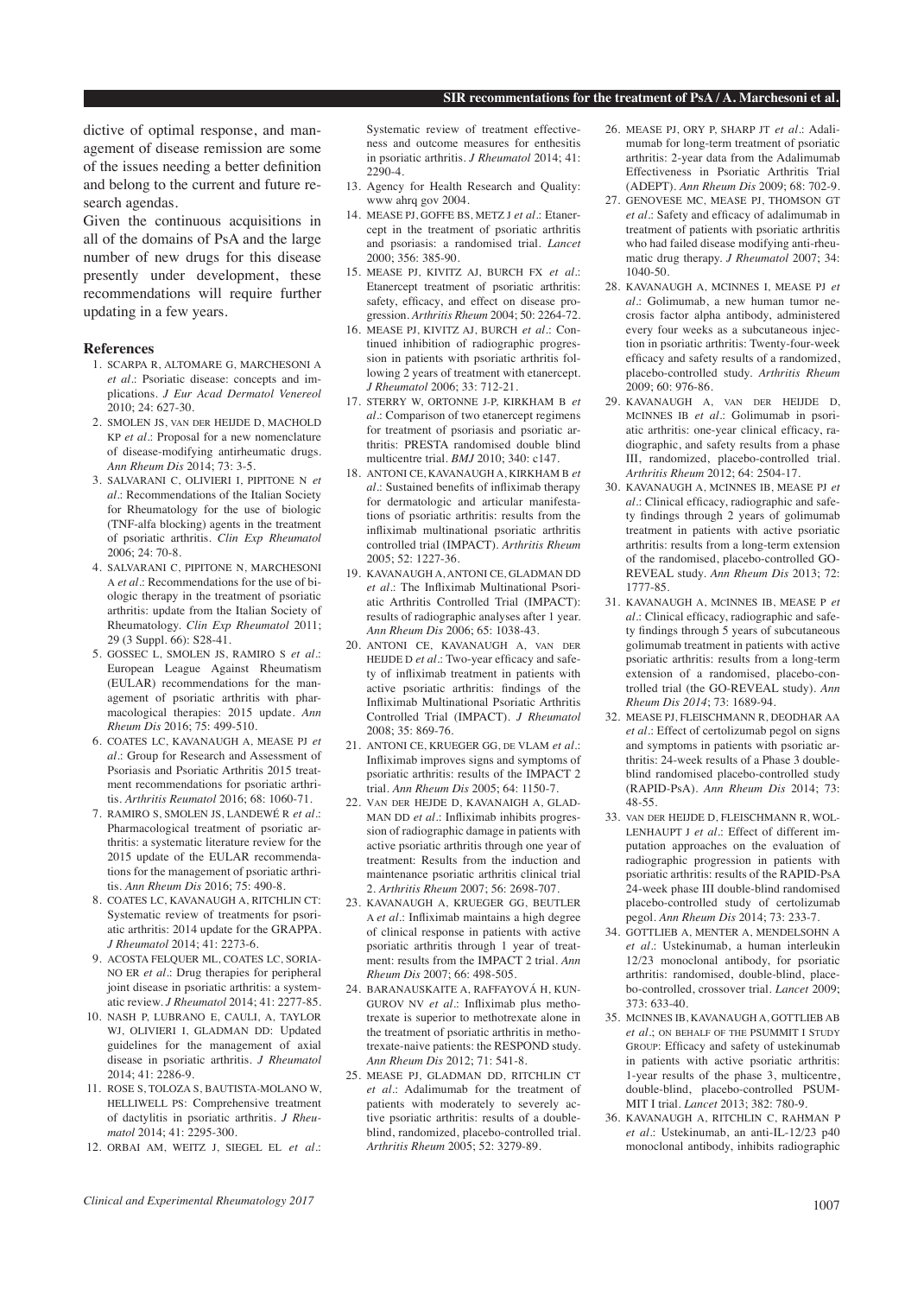progression in patients with active psoriatic arthritis: results of an integrated analysis of radiographic data from the phase 3, multicentre, randomised, double-blind, placebocontrolled PSUMMIT-1 and PSUMMIT-2 trials. *Ann Rheum Dis* 2014; 73: 1000-6.

- 37. KAVANAUGH A, PUIG L, GOTTLIEB AB *et al*.: Maintenance of clinical efficacy and radiographic benefit through two years of ustekinumab therapy in patients with active psoriatic arthritis: results from a randomized, placebo-controlled phase III trial. *Arthritis Care Res* 2015; 67: 1739-49.
- 38. RITCHLIN C, RAHMAN P, KAVANAUGH A *et al*.: Efficacy and safety of the anti-IL-12/23 p40 monoclonal antibody, ustekinumab, in patients with active psoriatic arthritis despite conventional non-biological and biological anti-tumour necrosis factor therapy: 6-month and 1-year results of the phase 3, multicentre, double-blind, placebo-controlled, randomised PSUMMIT 2 trial. *Ann Rheum Dis* 2014; 73: 990-9.
- 39. TAUSEND W, DOWNING C, TYRING S: Systematic review of interleukin-12, interleukin-17, and interleukin-23 pathway inhibitors for the treatment of moderate-to-severe chronic plaque psoriasis: ustekinumab, briakinumab, tildrakizumab, guselkumab, secukinumab, ixekizumab, and brodalumab. *J Cutan Med Surg* 2014; 18: 156-69.
- 40. MEASE PJ, MCINNES IB, KIRKHAM B *et al*:. Secukinumab inhibition of interleukin-17A in patients with psoriatic arthritis. *N Engl J Med* 2015; 373: 1329-39.
- 41. van der HEIJDE D, LANDEW RB, MEASE PJ, *et al*.: Secukinumab provides significant and sustained inhibition of joint structural damage in a phase III study of active psoriatic arthritis *Arthritis Rheum* 2016; 68: 1914-21.
- 42. McINNES IB, MEASE PJ, KIRKHAM B *et al*.: Secukinumab, a human anti-interleukin-17A monoclonal antibody, in patients with psoriatic arthritis (FUTURE 2): a randomised, double-blind, placebo-controlled, phase 3 trial. *Lancet* 2015; 386: 1137-46.
- 43. MEASE PJ, GENOVESE MC, GREENWALD MW *et al*.: Brodalumab, an anti-IL17RA monoclonal antibody, in psoriatic arthritis. *N Engl J Med* 2014; 370: 2295-306.
- 44. MEASE PJ, van der HEIJDE D, RITCHLIN CT *et al*.: Ixekizumab, an interleukin-17A specific monoclonal antibody, for the treatment of biologic-naive patients with active psoriatic arthritis: results from the 24-week randomised, double-blind, placebo- controlled and active (adalimumab)-controlled period of the phase III trial SPIRIT-P1. *Ann Rheum Dis* 2017;76: 79-87.
- 45. KAVANAUGH A, MEASE PJ, GOMEZ-REINO JJ *et al*.: Treatment of psoriatic arthritis in a phase 3 randomised, placebo-controlled trial with apremilast, an oral phosphodiesterase 4 inhibitor. *Ann Rheum Dis* 2014; 73: 1020-6.
- 46. KAVANAUGH A, MEASE PJ, GOMEZ-REINO JJ *et al*.: Longterm (52-week) results of a phase III randomized, controlled trial of apremilast in patients with psoriatic arthritis. *J Rheumatol* 2015; 42: 479-88.
- 47. KAVANAUGH A, ADEBAJO AO, GLADMAN DD: Apremilast, an oral phosphodiesterase 4 inhibitor, is associated with long-term (104-

week) improvements in patients with psoriatic arthritis: results from a phase 3, randomized, controlled trial [abstract]. *Arthritis Rheum* 2014; 66 (Suppl 10): 1590.

- 48. MEASE PJ, ADEBAJO AO, GLADMAN DD: Long-term (104-week) safety profile of apremilast, an oral phosphodiesterase 4 inhibitor, in patients with psoriatic arthritis: results from a phase 3, randomized, controlled trial and open-label extension [abstract]. *Arthritis Rheum* 2014; 66 (Suppl 10): 1564.
- 49. CUTOLO M, MYERSON GR, FLEISCHMANN RM *et al*.: A phase III, randomized, controlled trial of apremilast in patients with psoriatic arthritis: results of the PALACE 2 trial. *J Rheumatol* 2016; 43: 1724-34.
- 50. EDWARDS CJ, BLANCO FJ, CROWLEY J *et al*.: Apremilast, an oral phosphodiesterase 4 inhibitor, in patients with psoriatic arthritis and current skin involvement: a phase III, randomised, controlled trial (PALACE 3). *Ann Rheum Dis* 2016; 75: 1065-73.
- 51. WELLS A, EDWARDS C, ADEBAJO AO: Apremilast in the treatment of DMARDnaïve psoriatic arthritis patients: results of a phase 3 randomized, controlled trial (PAL-ACE 4) [abstract]. *Arthritis Rheum* 2013; 65 (Suppl. 10): L4.
- 52. ADEBAJO AO, WELLS A, EDWARDS C: Long-term safety and tolerabiility of apremilast, an oral phosphodiesterase 4 inhibitor, in patients with psoriatic arthritis: a phase 3, randomized, controlled trial [abstract]. *Ann Rheum Dis* 2014; 73 (Suppl. 2): 730.
- 53. WELLS A, EDWARDS C, ADEBAJO AO: Longterm (104-week) safety and efficacy of monotherapy with apremilast in DMARD-naïve patients with psoriatic arthritis: a phase 3, randomized, controlled trial and open-label extension (PALACE 4) [abstract]. *Arthritis Rheum* 2014; 66 (Suppl. 10): L22.
- 54. PAPP KA, MENTER MA, ABE M *et al*.: Tofacitinib, an oral Janus kinase inhibitor, for the treatment of chronic plaque psoriasis: results from two randomized, placebo-controlled, phase III trials. *Br J Dermatol* 2015; 173: 949-61.
- 55. MEASE PJ, HALL S, FitzGERALD O *et al*.: Efficacy and safety of tofacitinib, an oral janus kinase inhibitor, or adalimumab in patients with active psoriatic arthritis and an inadequate response to conventional synthetic DMARDs: a randomized, placebocontrolled, phase 3 trial [abstract]. *Arthritis Rheumatol* 2016; 68 (Suppl. 10): 2983.
- 56. MEASE P, GENOVESE MC, GLADSTEIN G *et al*.: Abatacept in the treatment of patients with psoriatic arthritis: results of a sixmonth, multicenter, randomized, doubleblind, placebo-controlled, phase II trial. *Arthritis Rheum* 2011; 63: 939-48.
- 57. MEASE PJ, GOTTLIEB A, van der HEIJDE D *et al*.: Abatacept in the treatment of active psoriatic arthritis: 24-week results from a phase III study [abstract]. *Arthritis Rheumatol* 2016; 68 (Suppl. 10): 1041.
- 58. JIMENEZ-BOJ E, STAMM TA, SADLONOVA M *et al*.: Rituximab in psoriatic arthritis: an exploratory evaluation. *Ann Rheum Dis* 2012; 71: 1868-71.
- 59. COSTA L, CASO F, CANTARINI L, DEL PA, SCARPA R, ATTENO M: Efficacy of tocili-

zumab in a patient with refractory psoriatic arthritis. *Clin Rheumatol* 2014; 33: 1355-7.

- 60. HUGHES M, CHINOY H: Successful use of tocilizumab in a patient with psoriatic arthritis. *Rheumatology* 2013; 52: 1728-9.
- 61. OGATA A, UMEGAKI N, KATAYAMA I, KU-MANOGOH A, TANAKA T: Psoriatic arthritis in two patients with an inadequate response to treatment with tocilizumab. *Joint Bone Spine* 2012; 79: 85-7.
- 62. MEASE PJ, GOTTLIEB AB, BERMAN A *et al*.: the efficacy and safety of clazakizumab, an anti–interleukin-6 monoclonal antibody, in a phase IIb study of adults with active psoriatic arthritis. *Arthritis Rheumatol* 2016; 68: 2163-73.
- 63. PATEL S, PATEL T, KERDEL FA: The risk of malignancy or progression of existing malignancy in patients with psoriasis treated with biologics: case report and review of the literature. *Int J Dermatol* 2016; 55: 487-93.
- 64. KAVANAUGH A, McINNES IB, RITCHLIN C *at al*.: Integrated safety of ustekinumab in psoriatic arthritis: 2 year follow-up from the psoriatic arthritis clinical development program [abstract]. *Ann Rheum Dis* 2015; 74 (Suppl. 2): 136.
- 65. PAPP K, GOTTLIEB AB, NALDI L *et al*.: Safety surveillance for ustekinumab and other psoriasis treatments from the psoriasis longitudinal assessment and registry (PSO-LAR). *J Drugs Dermatol* 2015; 14: 706-14.
- 66. GÓMEZ-GARCÍA F, EPSTEIN D, ISLA-TEJERA B, LORENTE A, VÉLEZ GARCÍA-NIETO A, RUANO J: Short-term efficacy and safety of new biological agents targeting the interleukin-23–T helper 17 pathway for moderate-to-severe plaque psoriasis: a systematic review and network meta-analysis. *Br J Dermatol* 2016; Jun 13.
- 67. van de KERKHOF PC, GRIFFITHS CE, REICH K *et al*.: Secukinumab long-term safety experience: a pooled analysis of 10 phase II and III clinical studies in patients with moderate to severe plaque psoriasis. *J Am Acad Dermatol* 2016; 75: 83-98.
- 68. DEODHAR AA, SCHREIBER S, GANDHI K, FOX T, GAILLEZ C, KARYEKAR C: No increased risk of inflammatory bowel disease among secukinumab-treated patients with moderate to severe psoriasis, psoriatic arthritis, or ankylosing spondylitis: data from 14 Phase 2 and Phase 3 Clinical Studies. *Arthritis Rheumatol* 2016; 68 (Suppl. 10): 962.
- 69. QU X, ZHANG S, TAO L, SONG Y: A metaanalysis of apremilast on psoriatic arthritis long-term assessment of clinical efficacy (PALACE). *Expert Rev Clin Pharmacol* 2016; 9: 799-805.
- 70. MEASE PJ, GLADMAN DD, GOMEZ-REINO JJ *et al*.: Long-term (156-week) safety profile of apremilast, an oral phosphodiesterase 4 inhibitor in patients with psoriatic arthritis: pooled safety analysis of 3 phase III, randomized controlled trials. *Ann Rheum Dis* 2016; 75 (Suppl. 2): 608.
- 71. TAYLOR W, GLADMAN D, HELLIWELL P, MARCHESONI A, MEASE P, MIELANTS H, and the CASPAR study Group: Classification criteria for psoriatic arthritis. Development of new criteria from a large inter-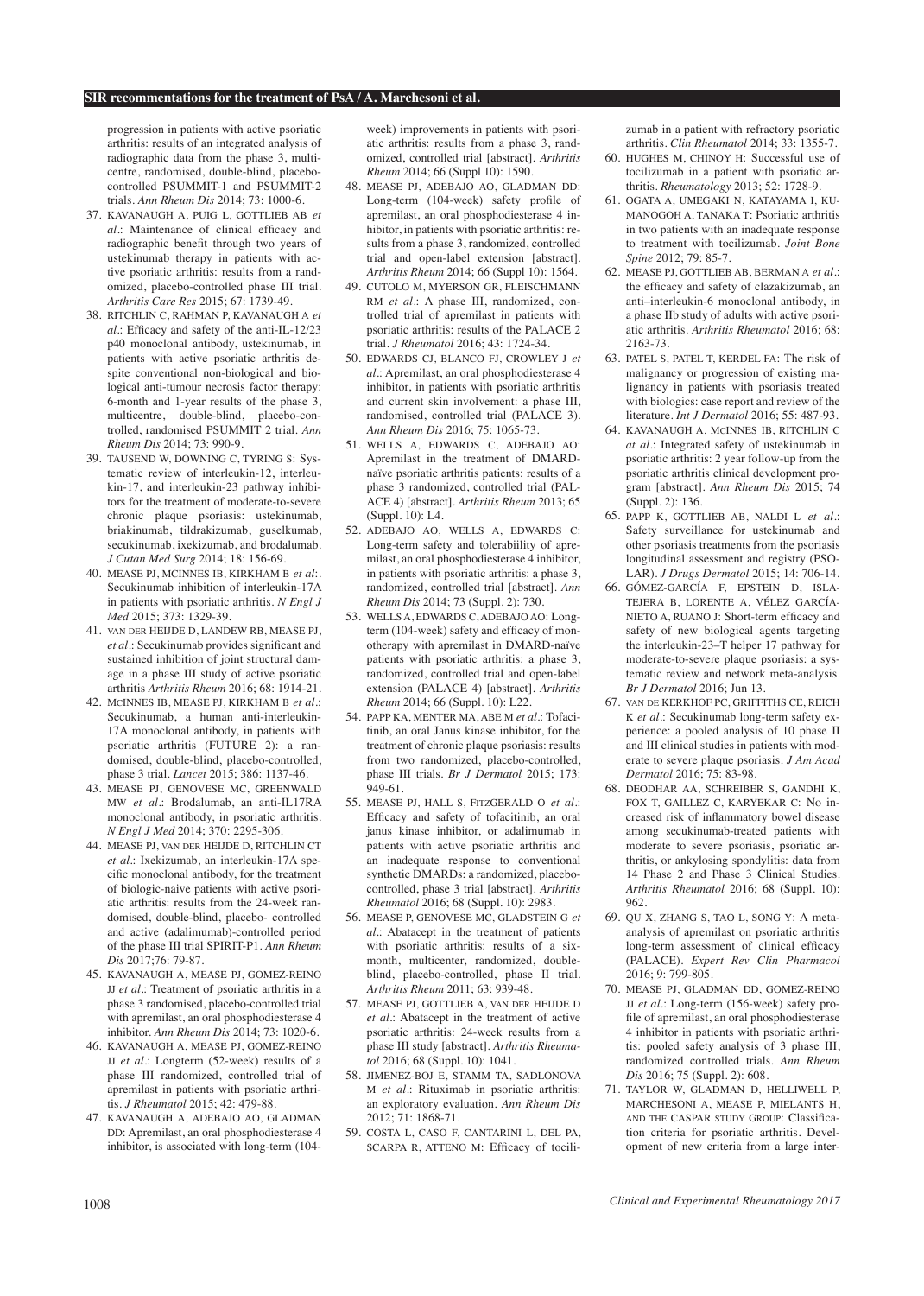national study. *Arthritis Rheum* 2006; 54: 2665-73.

- 72. MARCHESONI A, LUBRANO E, MANARA M, RAMONDA R, SALVARANI C, OLIVIERI I: Current approach to the management of psoriatic arthritis according to a sample of Italian rheumatologists. *Clin Exp Rheumatol* 2016; 34: 1051-8.
- 73. FLINT J, PANCHAL S, HURRELL A *et al*.: BSR and BHPR guideline on prescribing drugs in pregnancy and breastfeeding – Part I: standard and biologic disease modifying anti-rheumatic drugs and corticosteroids. *Rheumatology* 2016; 55: 1693-7.
- 74. PORTER C, ARMSTRONG-FISHER S *et al*.: Certolizumab pegol does not bind the neonatal Fc receptor (FcRn): Consequences for FcRn-mediated in vitro transcytosis and ex vivo human placental transfer *J Rep Immunol* 2016; 116: 7-12.
- 75. LEMOS LL, de OLIVEIRA CJ, ALMEIDA AM *et al*.: Treatment of psoriatic arthritis with anti-TNF agents: a systematic review and meta-analysis of efficacy, effectiveness and safety. *Rheumatol Int* 2014; 34: 1345-60.
- 76. GOULABCHAND R, MOUTERDE G, BAR-NETCHE T, LUKAS C, MOREL J, COMBE B: Effect of tumour necrosis factor blockers on radiographic progression of psoriatic arthritis: a systematic review and meta-analysis of randomised controlled trials. *Ann Rheum Dis* 2014; 73: 414-9.
- 77. EDER L, THAVANESWARAN A, CHANDRAN V, GLADMAN DD: Tumour necrosis factor alpha blockers are more effective than methotrexate in the inhibition of radiographic joint damage progression among patients with psoriatic arthritis. *Ann Rheum Dis* 2014; 73: 1007-11.
- 78. GLADMAN DD, SAMPALIS JS, ILLOUZ O, GUERETTE B: Responses to adalimumab in patients with active psoriatic arthritis who have not adequately responded to prior therapy: effectiveness and safety results from an open-label study. *J Rheumatol* 2010; 37: 1898-906.
- 79. McINNES IB, SIEPER J, BRAUN J *et al*.: Efficacy and safety of secukinumab, a fully human anti-interleukin-17A monoclonal antibody, in patients with moderate-to-severe psoriatic arthritis: a 24-week, randomised, double-blind, placebo-controlled, phase II proof-of-concept trial. *Ann Rheum Dis* 2014; 73: 349-56.
- 80. SCHETT G, WOLLENHAUPT J, PAPP K *et al*.: Oral apremilast in the treatment of active psoriatic arthritis: results of a multicenter, randomized, double-blind, placebocontrolled study. *Arthritis Rheum* 2012; 64: 3156-67.
- 81. SCHOELS MM, ALETAHA D, ALASTI F, SMOLEN JF: Disease activity in psoriatic arthritis (PsA): defining remission and treatment success using the DAPSA score. *Ann Rheum Dis* 2016; 75: 811-18.
- 82. COATES LC, MOVERLEY AR, McPARLAND L *et al*:*.* Effect of tight control of inflammation in early psoriatic arthritis (TICOPA): a UK multicentre, open-label, randomised controlled trial. *Lancet* 2015; 386: 2489-98.
- 83. FAGERLI KM, LIE E, van der HEIJDE D *et al*.: The role of methotrexate co-medication

in TNF-inhibitor treatment in patients with psoriatic arthritis: results from 440 patients included in the NOR-DMARD study. *Ann Rheum Dis* 2014; 73: 132-7.

- 84. BEHRENS F, CAÑETE JD, OLIVIERI I, van KUIJK ZW, McHUGH N, COMBE B: Tumour necrosis factor inhibitor monotherapy vs combination with MTX in the treatment of PsA: a systematic review of the literature. *Rheumatology* 2015; 54: 915-26.
- 85. COATES LC, FRANSEN J, HELLIWELL PS: Defining minimal disease activity in psoriatic arthritis: a proposed objective target for treatment. *Ann Rheum Dis* 2010; 69: 48-53.
- 86. GLINTBORG B, ØSTERGAARD M, KROGH NS *et al*.: Clinical response, drug survival, and predictors thereof among 548 patients with psoriatic arthritis who switched Tumor Necrosis Factor\_inhibitor therapy. Results from the Danish nationwide DANBIO registry. *Arthritis Rheum* 2013; 65: 1213-23.
- 87. FAGERLI KM, LIE E,1 van der HEIJDE D *et al*.: Switching between TNF inhibitors in psoriatic arthritis: data from the NOR-DMARD study. *Ann Rheum Dis* 2013; 72: 1840-4.
- 88. KRISTENSEN LE, LIE E, JACOBSSON LTH *et al*.: Effectiveness and feasibility associated with switching to a second or third TNF inhibitor in patients with psoriatic arthritis: A cohort study from Southern Sweden. *J Rheumatol* 2016; 43: 81-7.
- 89. COATES LC, HELLIWELL PS: defining low disease activity states in psoriatic arthritis using novel composite disease instruments. *J Rheumatol* 2016; 43: 371-5.
- 90. CANTINI F, NICCOLI L, NANNINI C *et al*.: Frequency and duration of clinical remission in patients with peripheral psoriatic arthritis requiring second-line drugs. *Rheumatology* 2008; 47: 872-6.
- 91. CANTINI F, NICCOLI L, CASSARÀ E, KA-LOUDI O, NANNINI C: Sustained maintenance of clinical remission after adalimumab dose reduction in patients with early psoriatic arthritis: a long-term follow-up study. *Biologics* 2012; 6: 201-6.
- 92. ARAUJO EG, FINZEL S, ENGLBRECHT M *et al*.: High incidence of disease recurrence after discontinuation of disease-modifying anti-rheumatic drug treatment in patients with psoriatic arthritis in remission. *Ann Rheum Dis* 2015; 74: 655-60.
- 93. FONG W, HOLROYD C, DAVIDSON B *et al*.: The effectiveness of a real life dose reduction strategy for tumour necrosis factor inhibitors in ankylosing spondylitis and psoriatic arthritis. *Rheumatology* 2016; 55: 1837-42.
- 94. LORENZIN M, ORTOLAN A, de HOOGE M *et al*.: Lengthening the time intervals between doses of biological agents in psoriatic arthritis patients: A single-center retrospective study. *Int J Immunopathol Pharmacol* 2015; 28: 479-87.
- 95. Van den BOSCH F, MANGER B, GOUPILLE P *et al*.: Effectiveness of adalimumab in treating patients with active psoriatic arthritis and predictors of good clinical responses for arthritis, skin and nail lesions. *Ann Rheum Dis* 2010; 69: 394-9.
- 96. HEALY PJ, HELLIWELL PS: Measuring clini-

cal enthesitis in psoriatic arthritis: Assessment of existing measures and development of an instrument specific to psoriatic arthritis. *Arthritis Rheum* 2008; 59: 686-91.

- 97. DELLE SEDIE S, RIENTE L: Psoriatic arthritis: what ultrasound can provide us? *Clin Exp Rheumatol* 2015; 33 (Suppl. 93): S60-65*.*
- 98. OLIVIERI I, SCARANO E, PADULA A, D'ANGELO S, CANTINI: Switching tumor necrosis factor alpha inhibitors in HLA-B27 associated severe heel enthesitis. *Arthritis Rheum* 2007; 57: 1572-4.
- 99. OLIVIERI I, GIASI V, SCARANO E, GIGLIOT-TI P, D'ANGELO S, PADULA A: A brief course of anti-TNF-α therapy can cure recurrent episodes of HLA-B27-associated severe and refractory heel enthesitis. *Clin Exp Rheumatol* 2009; 27: 1057.
- 100. KAVANAUGH A, PUIG L, GOTTLIEB AB *et al*.: Efficacy and safety of ustekinumab in psoriatic arthritis patients with peripheral arthritis and physician-reported spondylitis: post-hoc analyses from two phase III, multicentre, double-blind, placebo-controlled studies (PSUMMIT-1/PSUMMIT-2). *Ann Rheum Dis* 2016; 75: 1984-8.
- 101. PEREZ ALAMINO R, MALDONADO COCCO JA, CITERA G *et al*.: Differential features between primary ankylosing spondylitis and spondylitis associated with psoriasis and inflammatory bowel disease. *J Rheumatol* 2011; 38: 1656-60.
- 102. LUBRANO E, SPADARO A, MARCHESONI A *et al*.: The effectiveness of a biologic agent on axial manifestations of psoriatic arthritis. A twelve months observational study in a group of patients treated with etanercept. *Clin Exp Rheumatol* 2011; 29: 80-4.
- 103. CALLHOFF J, SIEPER J, WEISS A, ZINK A, LISTING J: Efficacy of TNF-α blockers in patients with ankylosing spondylitis and non-radiographic axial spondyloarthritis: a meta-analysis. *Ann Rheum Dis* 2015; 74: 1241-8.
- 104. SIEPER J, van der HEIJDE D, DOUGADOS M *et al*.: Efficacy and safety of adalimumab in patients with non-radiographic axial spondyloarthritis: results of a randomised placebo-controlled trial (ABILITY-1). *Ann Rheum Dis* 2013; 72: 815-22.
- 105. SONG IH, WEISS A, HERMANN KG *et al*.: Similar response rates in patients with ankylosing spondylitis and non-radiographic axial spondyloarthritis after 1 year of treatment with etanercept: results from the ESTHER trial. *Ann Rheum Dis* 2013; 72: 823-5.
- 106. LANDEWÉ R, BRAUN J, DEODHAR A *et al*.: Efficacy of certolizumab pegol on signs and symptoms of axial spondyloarthritis including ankylosing spondylitis: 24-week results of a double-blind randomised placebo-controlled Phase 3 study. *Ann Rheum Dis* 2014; 73: 39-47
- 107. BARKHAM N, KEEN HI, COATES LC *et al*.: Clinical and imaging efficacy of infliximab in HLA-B27-positive patients with magnetic resonance imaging-determined early sacroiliitis. *Arthritis Rheum* 2009; 60: 946-54.
- 108. SIEPER J, van der HEIJDE D, DOUGADOS M *et al*.: A randomized, double-blind, placebocontrolled, sixteen-week study of subcutaneous golimumab in patients with active